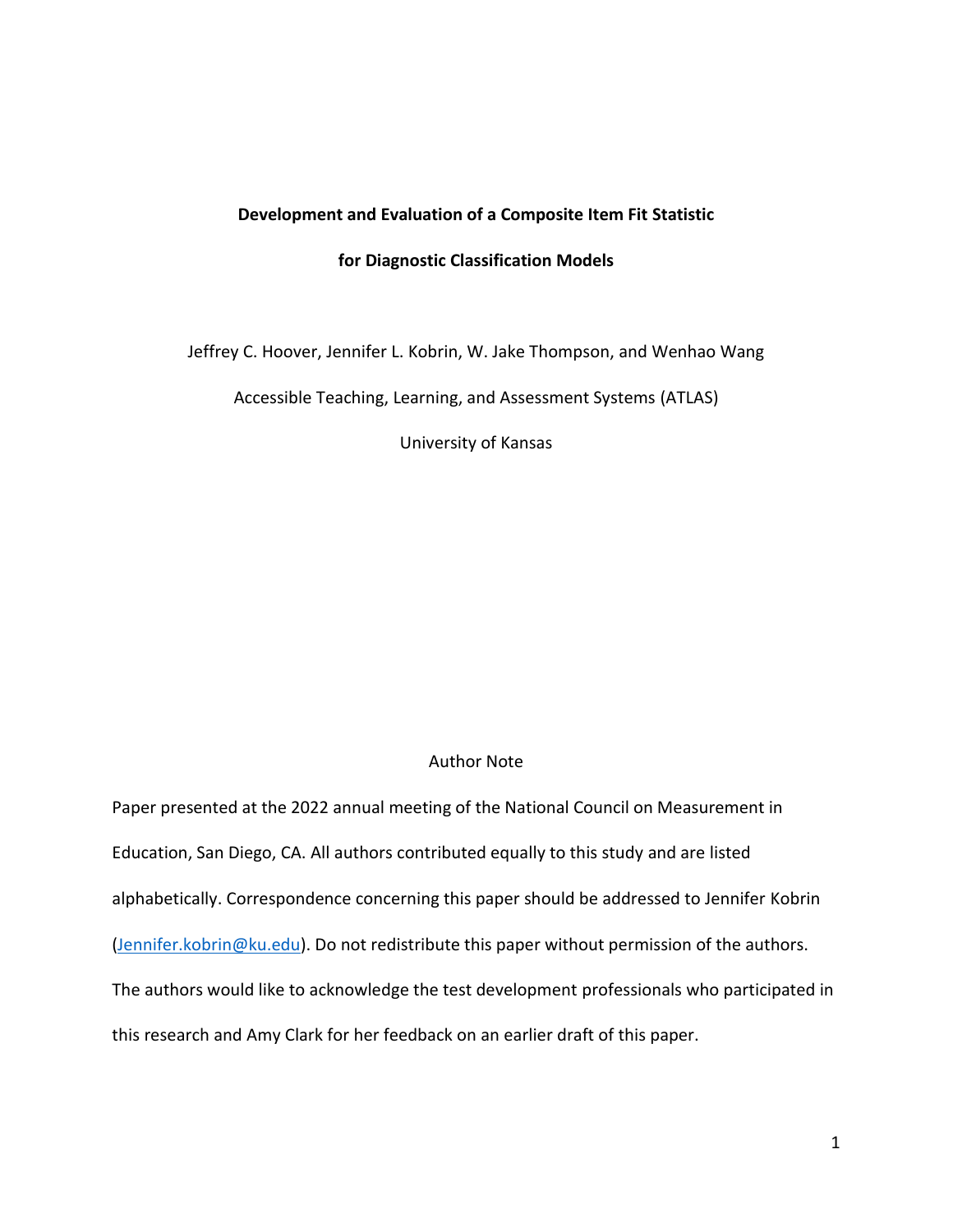#### **Development and Evaluation of a Composite Item Fit Statistic**

#### **for Diagnostic Classification Models**

Evaluation of item-model fit is an important part of the test development (TD) process (American Educational Research Association [AERA] et al., 2014). Item fit statistics quantify the difference between the observed performance on an item and the performance that would be expected given the estimated psychometric model (Sinharay & Almond, 2007; Sorrel et al., 2017). Poor item fit indicates that the item-level model does not conform to observed responses. A poorly fitted item-level model and/or an accumulation of poorly fitting items is less likely to produce assessment scores that can be used to make intended inferences and interpretations (e.g., Chen et al., 2013).

After item fit statistics have been calculated, TD professionals play a crucial role in the evaluation of items. For example, after an item is field tested, it is common for TD professionals to review the item statistics and make decisions about whether to promote an item for use on an operational assessment. Crucially, TD professionals use not only the item statistics, but also their own expertise in the subject and professional judgement to inform this decision-making process.

From a psychometric perspective, it is beneficial to provide as many statistics as possible to TD professionals to help inform item promotion decisions. However, providing too many measures of item performance may be overwhelming. It can be difficult to simultaneously evaluate multiple measures of item-fit, particularly for individuals who may not have extensive psychometric training to assist in the interpretation of the statistics. Therefore, it may be beneficial to synthesize different measures of model fit into a single composite statistic that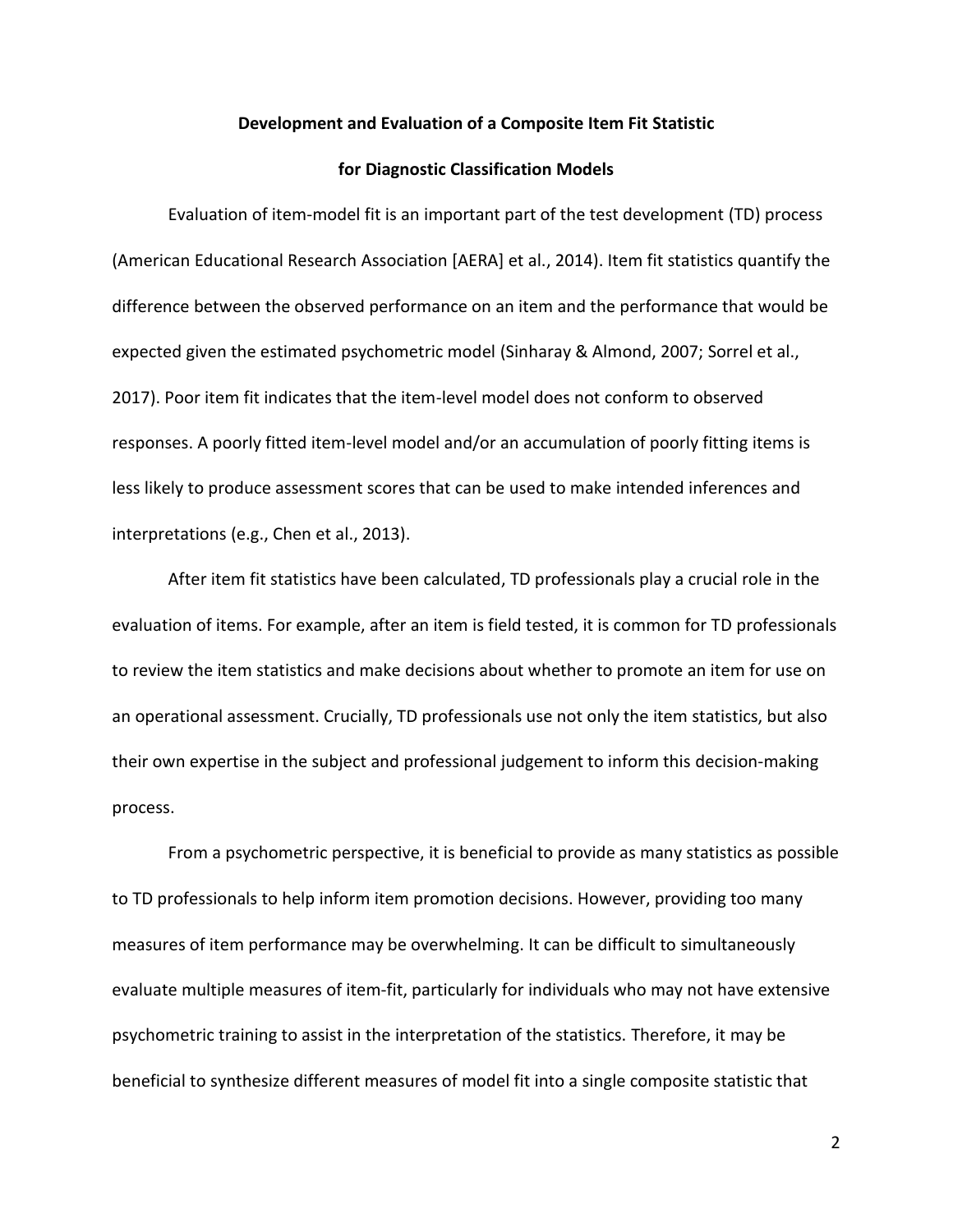provides concise information about an item's performance. In this way TD professionals can more easily combine a rich set of empirical data with their own subject matter expertise to inform decisions about item promotion.

In this paper, we describe the development process for one such composite item fit statistic and compare the statistic to independent ratings of item quality from TD professionals. We focus our discussion on items that were made available for this study and were developed for use in a large-scale assessment system that uses a diagnostic classification model (DCM; Rupp et al., 2010; Bradshaw, 2016) for reporting student results.

## **Item Fit for DCMs**

DCMs are confirmatory latent class models, where each class represents a profile of mastered and non-mastered attributes. Although the attributes can be polytomous, most applications of DCMs assume binary latent traits (e.g., master/non-master, proficient/not proficient, etc.). A Q-matrix (Tatsuoka, 1983) is used to map which attributes are measured by each item on the assessment. Because the focus of this paper is the development of a composite item-fit statistic, we limit our discussion to DCMs with binary attributes and a simple Q-matrix design, where each item measures only one attribute.

Previous work in DCMs has examined various methods for evaluating item-model fit (e.g., Sorrel et al., 2017). However, much of this existing research has utilized independent statistical tests to evaluate item-model fit. Such approaches are limited because they often focus on a single aspect of item-model fit. For example, Sorrel et al. (2017) applied the  $S - X^2$ statistic (Orlando & Thissen, 2000) to evaluate absolute item-model fit using observed and expected item responses. While the observed and expected item responses are undoubtedly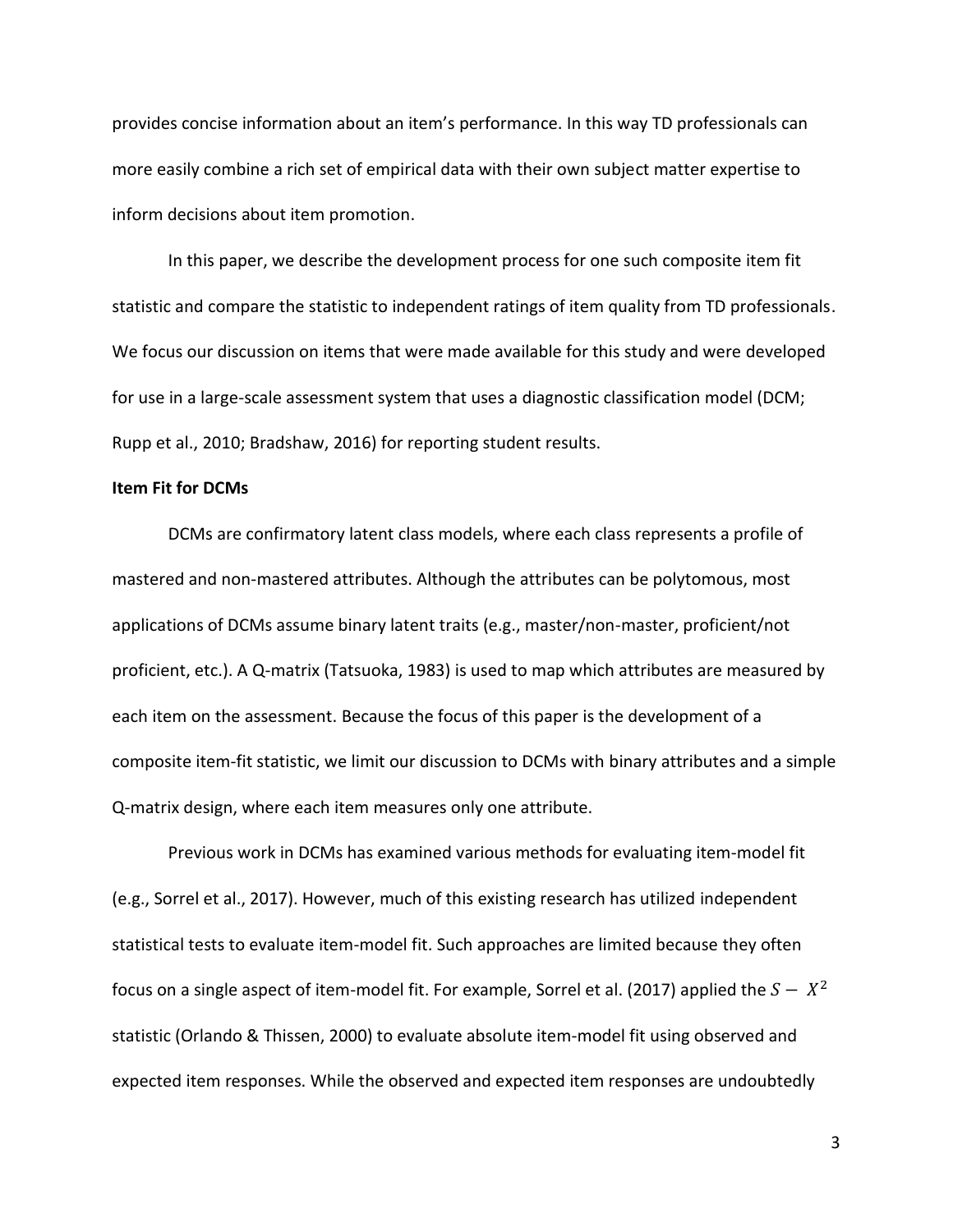informative in terms of item-model fit, this is just one aspect of item-model fit. Other aspects may include item difficulty, item difficulty conditioned on attribute mastery status, or the consistency between item-model fit statistics calculated from the observed data and from data simulated using the estimated model parameters. To account for these additional aspects, other item statistics such as item *p*-values and item *p*-values conditioned on attribute mastery status could be calculated, and the incorporation of these additional item-level statistics into a composite statistic may improve the evaluation of item-model fit.

#### **Component Item Fit Statistics**

In this study, we calculated five item statistics that were included in the development of the composite fit statistic. These are:

- Item *p*-value: the proportion of students who answered the item correctly.
- Standardized difference: the difference between an item's *p*-value and the average *p*value for all items measuring the attribute. This statistic assumes that all items measuring an attribute should be approximately equally difficult (i.e., fungible).
- Expected *p*-value: The *p*-value expected by the estimated DCM, based on model parameters.
- Conditional probability for masters: The *p*-value expected by the estimated DCM for students who are predicted to be masters of the assessed attribute, based on model parameters.
- Conditional probability for non-masters: The *p*-value expected by the estimated DCM for students who are predicted to be masters of the assessed attribute, based on model parameters.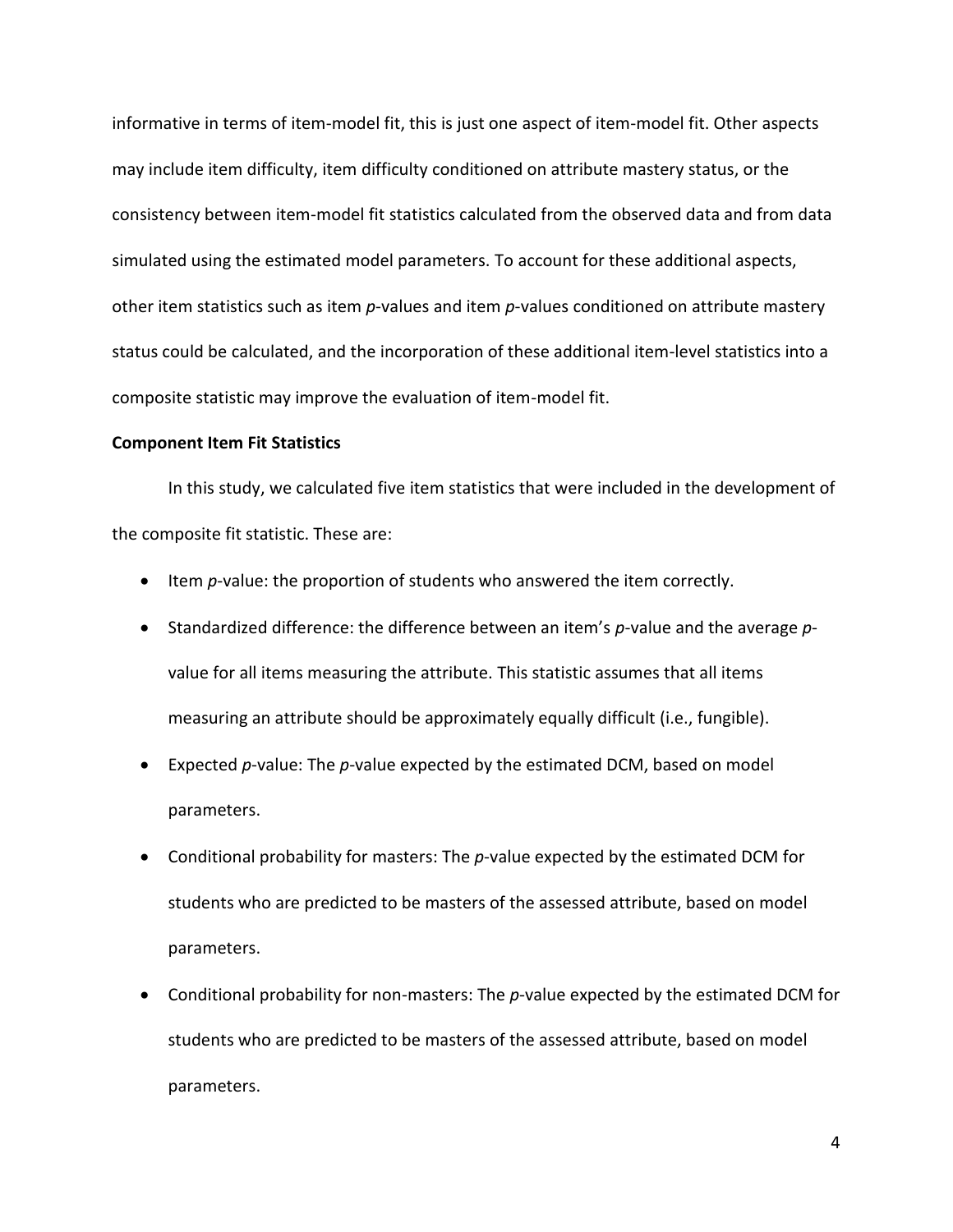The first two statistics are based only on observed data. For this exploratory study, *p*-values were flagged if the value was below .35 or greater than .95. Most items available for this study had three answer options; thus, a *p*-value less than .35 indicates an item where the correct answer was chosen approximately less frequently than would occur with random guessing. Conversely, a *p*-value greater than .95 indicates an item that nearly all students responded to correctly, suggesting other information in the item may be cuing the answer. The standardized difference scores are on a *z*-score scale, and therefore were flagged when values were below - 1.96 or greater than 1.96.

The last three item statistics (expected *p*-value, conditional probability for masters, and conditional probability for non-masters) are based on model parameters and are calculated from posterior predictive model checks, as described by Sinharay and Almond (2007). At a high level, the DCM is estimated using Markov Chain Monte Carlo (MCMC; Geyer, 2011). A new simulated data set is then generated from each retained iteration of the Markov chain. For each simulated data set, we calculate summary statistics of interest (e.g., the item statistics). This creates a posterior distribution of the model expected item statistics. Finally, we compare the statistics from the observed data to these posterior distributions, usually through a compatibility interval (e.g., the middle 95% of the posterior distribution). If the observed statistic falls outside of the compatibility interval, the item is flagged. Two compatibility intervals were used in this study. The overall expected *p*-value used a 95% compatibility interval, whereas the conditional *p*-values used an 80% compatibility interval. These flagging criteria are consistent with thresholds that have been used for evaluating the item-level fit of DCMs in previous work (e.g., Thompson, 2019).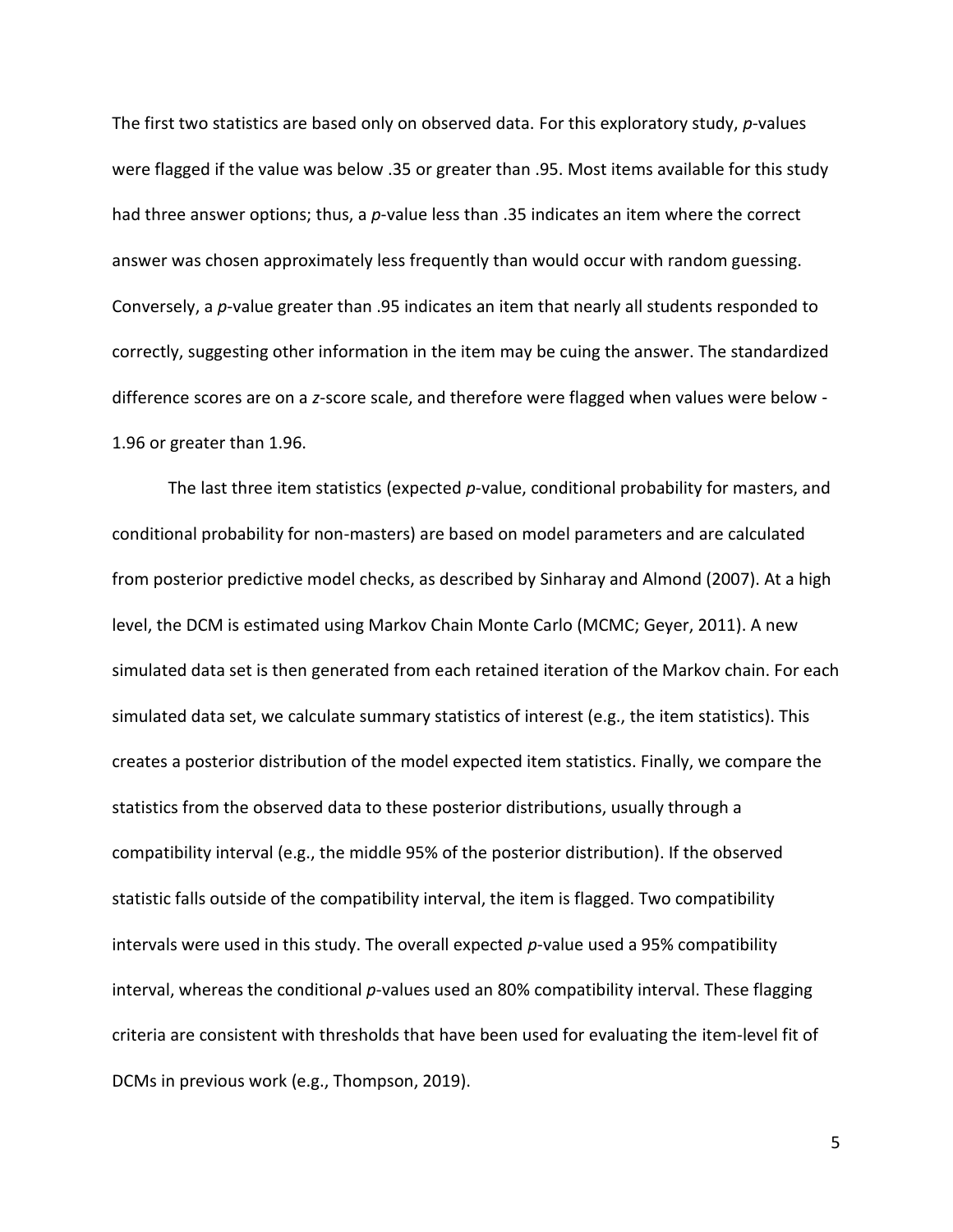These five item statistics evaluate multiple aspects of item-model fit. While the item *p*values broadly evaluate item difficulty such that items can be flagged if they are overly difficult or easy, the conditional *p*-values allow for evaluating item difficulty given attribute mastery status, which may provide additional information. For example, it is possible that an item might not be flagged based on the item *p*-value if the vast majority of students have mastered the assessed attribute and the conditional probability for masters is appropriate, yet the observed conditional probability of non-masters might be excessively low and cause the item to be flagged. In the same way, the expected *p-*value assesses whether the observed *p-*value is typical, compared to what would be expected from simulating data based on the estimated model parameters. It is possible that the observed item *p*-value may be within the allowable range (i.e., .35 to .95), yet the *p-*value falls outside of the 95% compatibility interval, leading the item to be flagged. The standardized difference also provides unique information pertaining to item-model fit. The standardized difference assesses the comparability of the item *p-*values and the attribute's average item *p-*value. It is possible that the *p-*value for each item assessing an attribute is within the allowable range, but there may be differences between the items in terms of difficulty, which may have implications for model assumptions (e.g., fungibility) and/or assessment fairness if some students receive more difficult items than other students. By incorporating information from each of these five statistics, it is possible to thoroughly evaluate multiple, distinct aspects of item-model fit.

### **Development of the Composite Item Fit Statistic**

Based on the five item statistics described earlier, we developed a composite statistic to concisely synthesize patterns of flags across the individual statistics. In total, the composite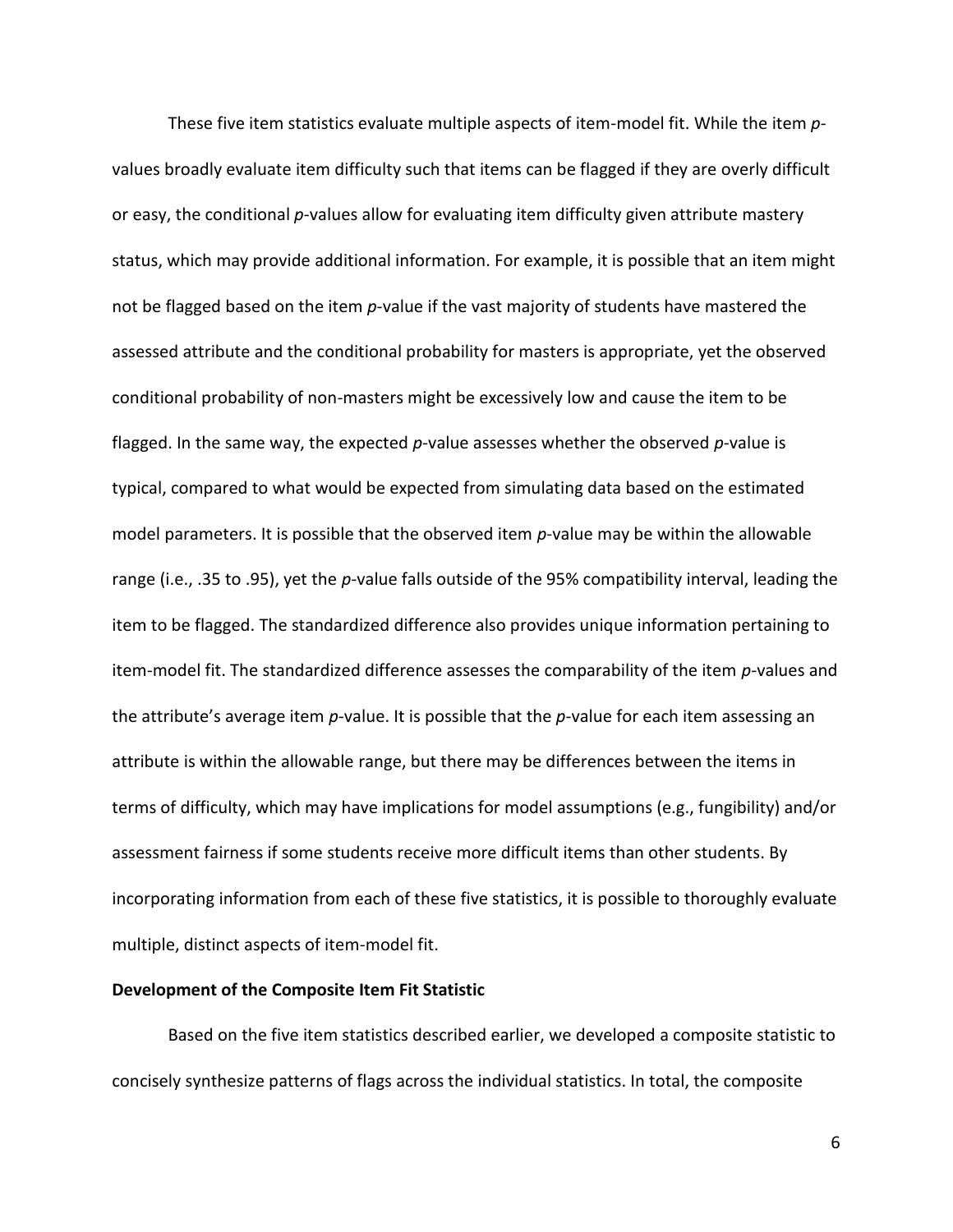item fit statistic has 12 categories with five severity levels based on the pattern of flags for each item (see Appendix A). The 12 categories of the composite item fit statistic are mutually exclusive. Items, based on their component item fit statistics, can only be categorized into one of the 12 categories. The categories are ordered such that lower categories indicate good fit and higher categories indicate poor fit. Accordingly, each category was also assigned a severity level. In general, a higher severity level means that the item violates the assumptions of the psychometric model to a greater degree than other items. Thus, items with high severity are the most in need of further review. In contrast, a lower severity level indicates little or no misfit, indicating the item fits the psychometric model well and likely needs less review. The individual item statistics and the composite item fit statistic were calculated for each item made available for this study. In total, this included 178 English language arts (ELA) items, 160 mathematics items, and 60 science items. Items represented a range of content across grade levels and item complexity.

To evaluate the consistency of the composite item fit statistic with other ratings of item quality, we investigated the extent to which the composite is consistent with TD professionals' independent item ratings and reviews. Our research questions were:

- 1. To what extent does the composite item fit statistic correspond to TD item ratings?
- 2. What factors do TD professionals identify in their item reviews, and to what extent are these captured in the composite item fit statistic?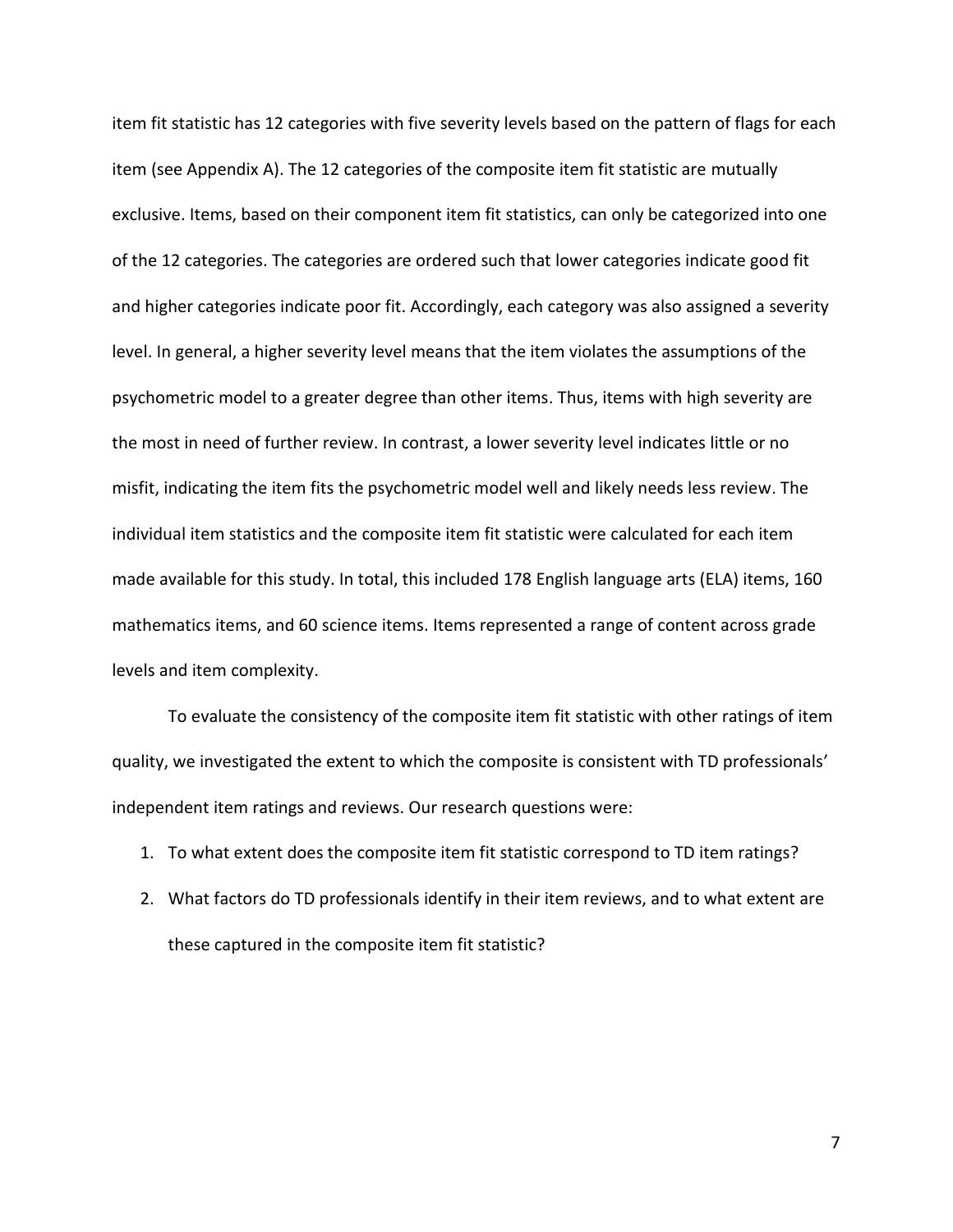#### **Methods**

#### **Item Rating**

To examine how the composite item fit statistic compares to ratings of item quality by subject matter experts, the 398 items for which the composite statistic was computed were sent to TD professionals for independent ratings. That is, the ratings were blind in that the TD professionals did not have access to the item statistics during their review. Their ratings of item quality were based only on their subject matter expertise, without item statistics to potentially bias their independent opinion, or cue certain aspects of the item to examine more closely.

We developed rating instructions and forms for TD professionals to rate the items (see Appendix B). Next, we conducted cognitive labs with two staff and used the findings to revise the rating materials. Then, TD team members were trained in the item rating process and had an opportunity to practice rating items. Following the training we collected item ratings from four TD professionals in ELA, two in mathematics, and four in science. The TD professionals worked in pairs to rate the items and were instructed to discuss the ratings and come to consensus. On the rating forms, the TD raters provided overall ratings of item quality on a fivepoint scale, corresponding to the five composite severity levels (0-4) and written comments about each item. Subsequently, TD professionals rated the items on a four-point scale (0-3) according to seven factors aligned closely to the flagging criteria used to develop the composite.

After collecting the item ratings, we reviewed the data for logical consistency and flagged a few ratings that needed to be revised. Specifically, in mathematics, five items were rated as both "easy for both master and non-master" and "difficult for both master and non-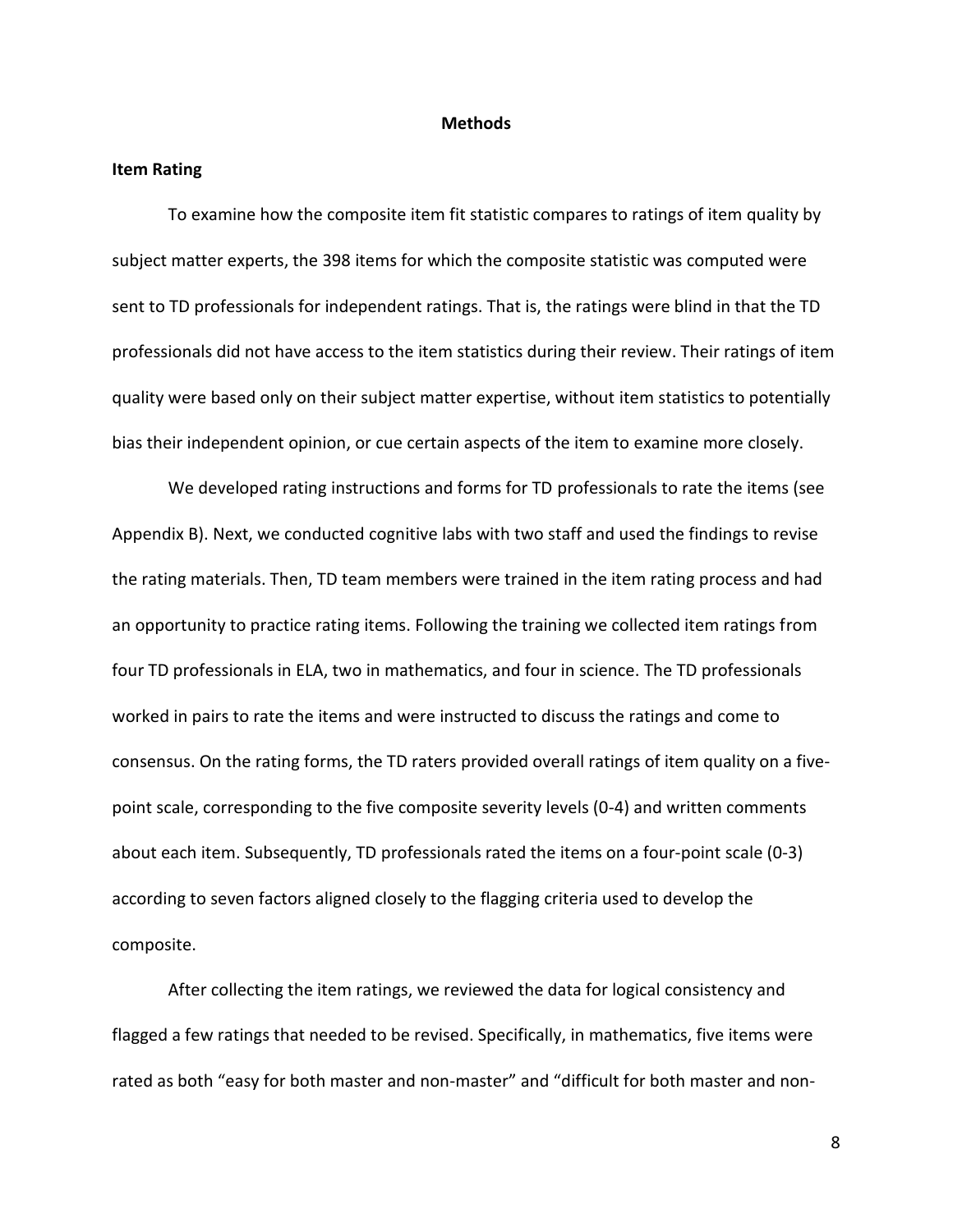master" and two attributes had more than 80% of items rated as easier than the other items. In science, one attribute had more than 80% of items rated as easier than the other items. We asked TD staff to go back to review and revise these ratings before conducting our analyses.

## **Analyses**

We examined the correspondence between the composite item fit statistic and the TD ratings with a Chi Square Test of Association and the percentage of items with exact or adjacent agreement. We also examined the distribution of ratings across and within each composite category. To evaluate the factors TD professionals identified in their reviews and the extent to which those factors are captured in the composite statistic, we analyzed TD's open-ended comments in mathematics on each item using thematic content analysis.<sup>1</sup> We developed a coding protocol capturing the content of the comments. Two authors coded each comment and discussed coding to come to full consensus. We examined the frequency of codes applied to each composite category to determine if there are themes in TD's comments associated with the composite categories and severity levels.

### **Results**

Table 1 shows the number of items from each subject that were placed into each category based on the pattern of flags in the component item statistics.<sup>2</sup> These classifications represented the "true" categories and severity levels that were compared to the independent ratings from TD professionals. Across all subjects, most items fell into the "outperformed expectations" category (*n* = 148, 37% of all items). These are items where one or more

 $1$  Due to the large number of items missing comments in ELA and science, we did not conduct qualitative analyses in these subjects.

 $2$  For a description of the composite item statistic categories, see Appendix A.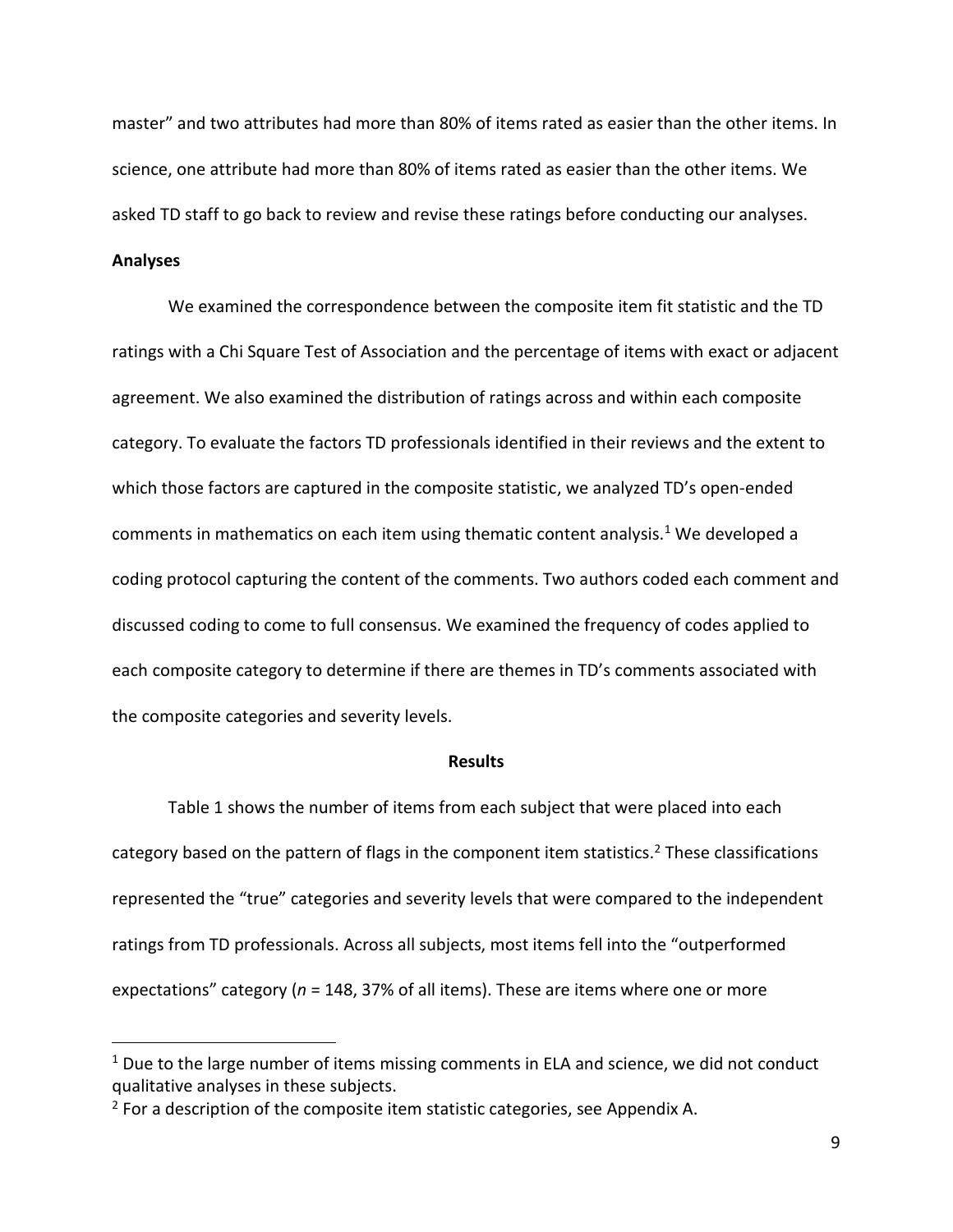conditional *p*-values were outside of the compatibility interval, but in an advantageous

direction (e.g., masters performed even better than expected). Additionally, very few items (*n* =

42, 10% of all items) were in the highest severity categories.

## **Table 1**

| Category                                    | Severity | <b>ELA</b> | <b>Mathematics</b> | Science | Total |
|---------------------------------------------|----------|------------|--------------------|---------|-------|
|                                             |          | Items      | Items              | Items   | Items |
| No flag                                     | 0        | 23         | 26                 | ი       | 49    |
| Observed p-value                            |          | 0          |                    |         | 2     |
| Expected p-value                            |          | 11         | 6                  |         | 18    |
| Overlapping<br>compatibility intervals      |          | 0          | O                  | ი       | 0     |
| Outperform expectation                      |          | 65         | 54                 | 29      | 148   |
| Difficult for master                        |          |            |                    | 3       | 17    |
| Easy for non-master                         | 2        | 8          | 5                  | 3       | 16    |
| Overlapping p-value                         | 3        | 1          | 2                  |         | 4     |
| Easy for both master<br>and non-master      | 3        | 17         | 28                 | 15      | 60    |
| Difficult for both master<br>and non-master | 3        | 17         | 17                 | 8       | 42    |
| Reversal                                    | 4        | 4          | 4                  |         | 8     |
| Non-fungible                                |          | 25         | 9                  |         | 34    |

*Number of Items in Each Composite Category*

Figure 1 shows the comparison of TD's overall ratings with the composite severity levels. In ELA, the TD raters tended to give low overall ratings, indicating good item quality. In mathematics, the raters tended to give higher overall ratings, indicating poor item quality, but with greater variability in the ratings. In ELA and science, TD staff gave low (i.e., good) ratings to numerous items with the highest severity levels; and in mathematics, TD staff gave high (i.e., poor) ratings to numerous items with low severity levels. The Chi Square Tests of Association between overall rating and severity levels in all subjects were not statistically significant (*p* > .05), indicating that TD ratings and composite severity levels are independent.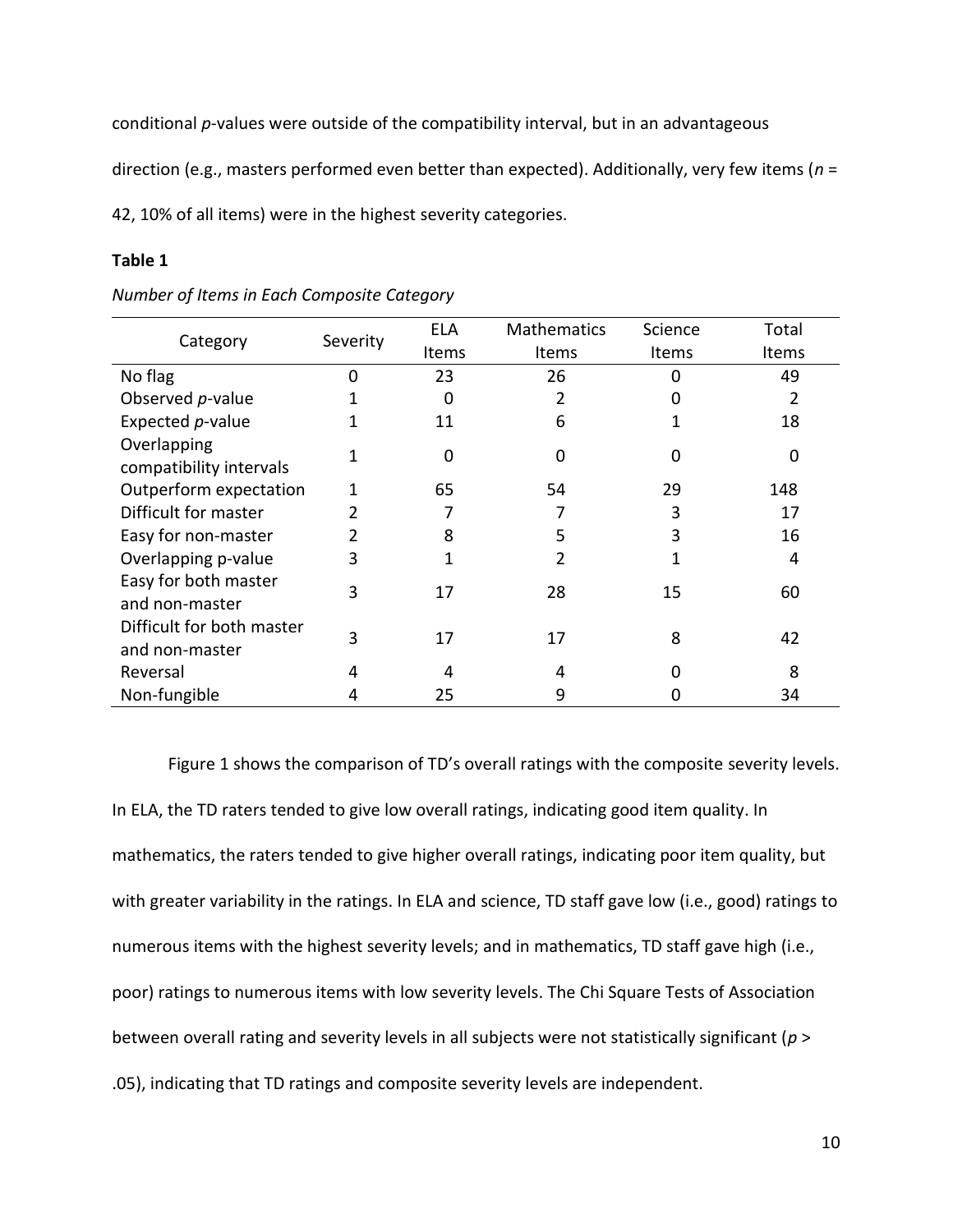# **Figure 1**



## *Distribution of TD Ratings by Composite Severity Level*

Table 2 shows the percentage of items with exact or adjacent agreement between TD ratings and composite severity levels. In all subjects, about 20% of items showed exact agreement and 40% showed adjacent agreement (plus/minus one rating level). Additionally, all three subjects showed a weak positive association between the composite severity and TD's overall rating, as measured by the polychoric correlation and Cramer's V. These results suggest moderate consistency between the ratings and severity levels, but there is a sizable number of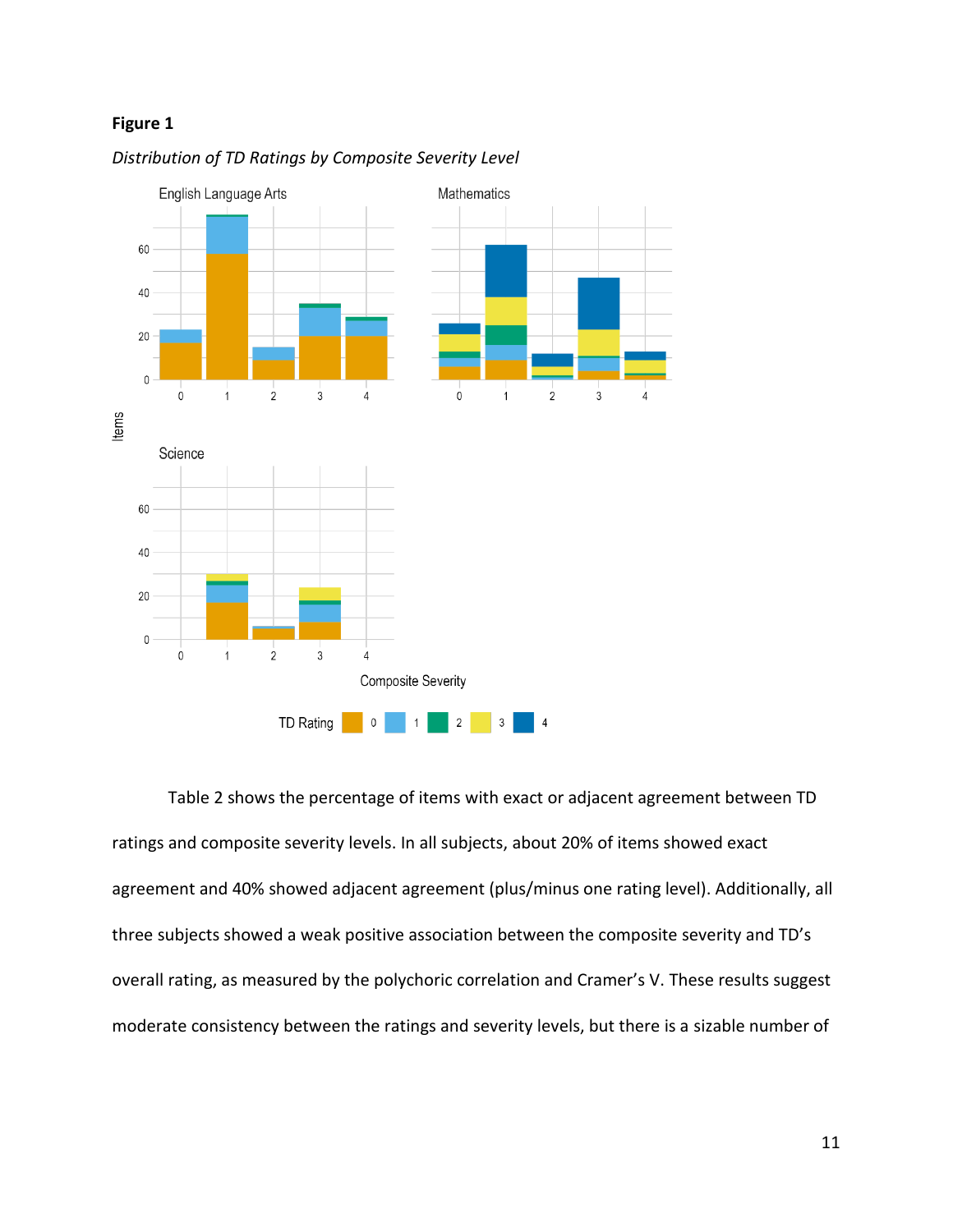items with discrepancies as noted earlier, which is reflected in the non-significance of the overall Chi Square Test of Association.

## **Table 2**

*Percentage of Items with Agreement Between TD Overall Ratings and Composite Severity Levels*

| Subject            | Number<br>of Items | Exact<br>Agreement (%) | Adjacent $(\pm 1)$<br>Level<br>Agreement (%) | Polychoric<br>Correlation | Cramer's V |
|--------------------|--------------------|------------------------|----------------------------------------------|---------------------------|------------|
| ELA                | 178                | 19                     | 41                                           | .167                      | .158       |
| <b>Mathematics</b> | 160                | 19                     | 36                                           | .210                      | .172       |
| Science            | 60                 | 23                     | 37                                           | .312                      | .241       |

In addition to providing overall ratings, the TD raters were also asked to rate each item on seven statements using a 4-point scale ranging from definitely not/not at all to definitely yes/extremely (see the complete statements in Appendix B). Figure 2 shows the average rating on each statement for each of the 12 categories of the composite statistic. In the figure, no bar indicates an average rating of 0 for that statement. Moving outward, the concentric circles represent an average rating of 1, 2, and 3, the maximum rating. Thus, the larger the bar, the more often items in that category received a high rating on each statement.

Overall, the ratings on these statements generally agree with what would be expected. For example, items in the "easy for both master and non-master" category had average ratings between 1 and 2 on all the "easy" statements, and near 0 ratings on the other "difficult for both master and non-master" statements. The reverse was true for items in the "difficult for both master and non-master" category. Additionally, for items in the "outperform expectation" category, almost all statements had near 0 ratings, which is expected for items that are performing better than would be expected from the model.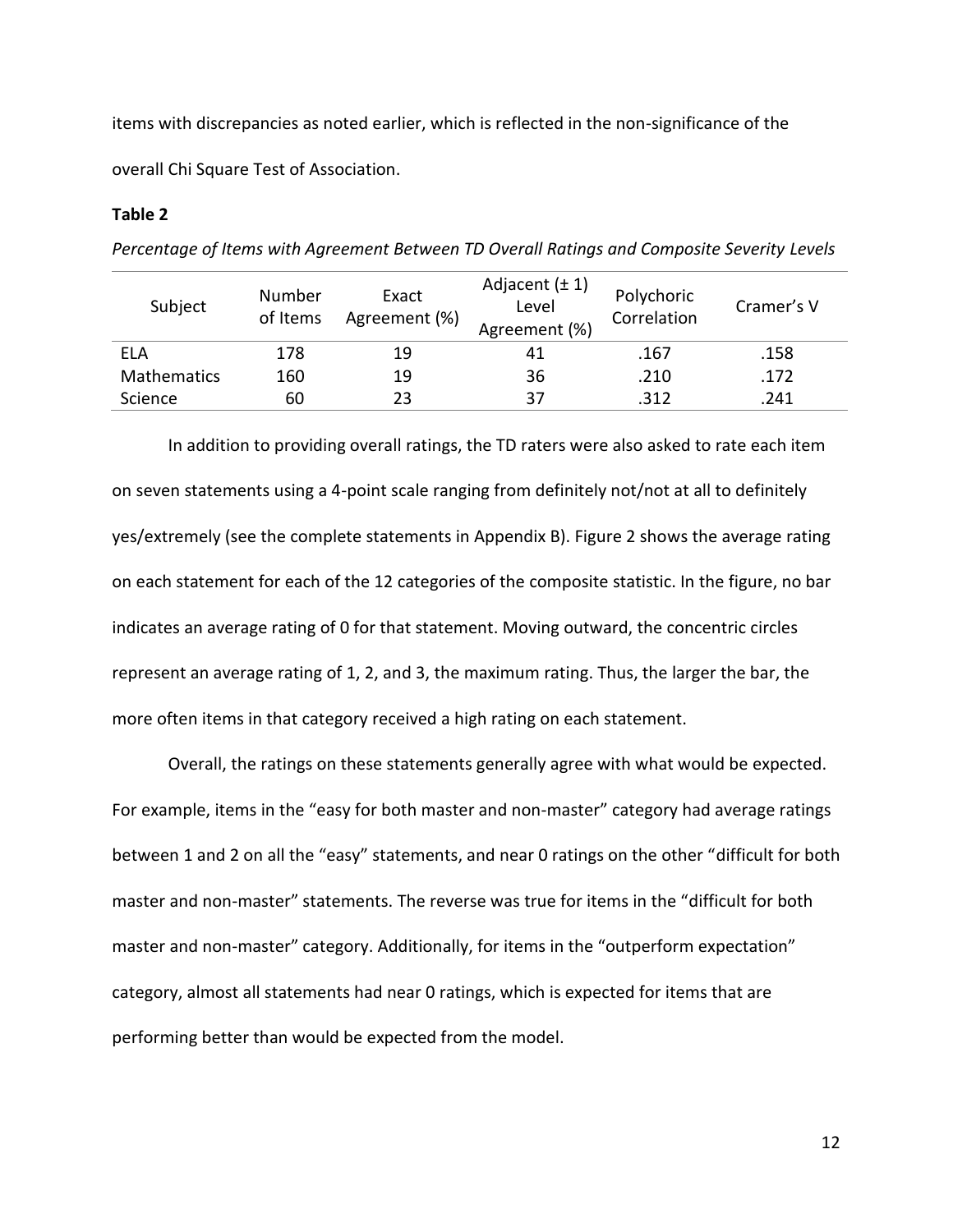Additionally, the "discrimination" rating is elevated within almost all categories of items. In the ratings, a value of 0 indicated that TD thought the item could not discriminate well, and 3 indicated a good ability to discriminate. For this analysis, the coding was reversed so that a higher rating indicated a non-desired outcome, just like the other ratings. That all categories of items have a high discrimination score indicates that TD thought most items were unable to discriminate between masters and non-masters. Because almost all items received high ratings on this statement, additional training may be needed to help TD teams evaluate which items may exhibit this problem.

In total, the results from the ratings provide somewhat conflicting results. On the one hand, ratings from the seven specific statements about each item are generally consistent with the 12 categories of items determined by the composite statistic we identified. On the other hand, there is a fair amount of disagreement in the overall ratings and composite statistic severity levels. This indicates that the TD team may have different criteria for what makes an item problematic than captured by the flagging criteria for the item fit composite. Using the results in Figure 1, it is likely that although the ELA and science teams were able to identify some specific issues in the items (e.g., the item was difficult for both masters and non-masters or easy for both masters and non-masters), they still felt that the item was fine overall. Conversely, the mathematics team identified many items that performed well statistically as having some issues making them not "perfect". Thus, it seems likely that additional criteria are being used by TD, beyond item performance and these criteria may very across content teams. These additional criteria were explored in a qualitative analysis of TD's item review comments.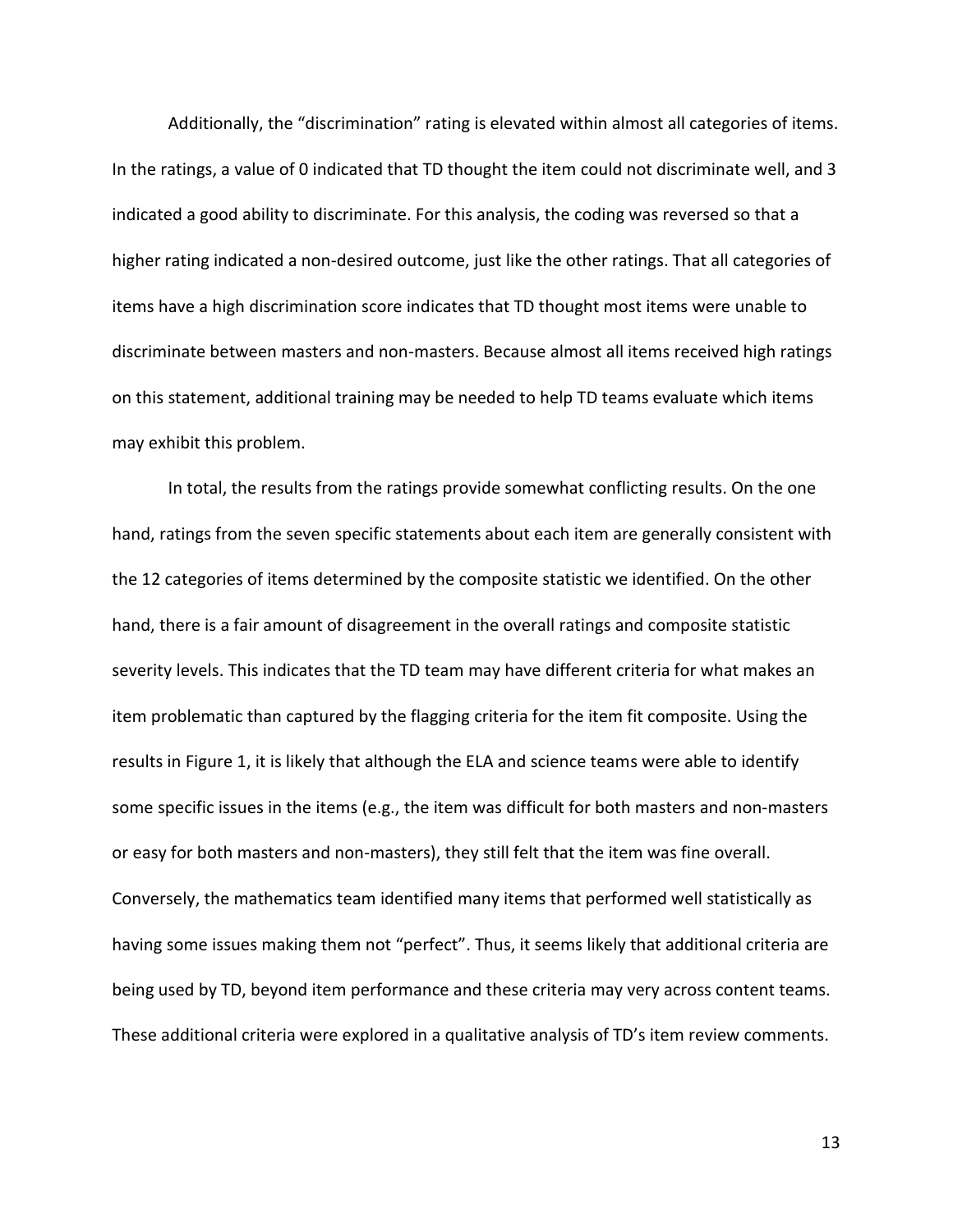# **Figure 2**

(absolute)

# *Average TD Rating for Each Composite Category*



(absolute)

14

(absolute)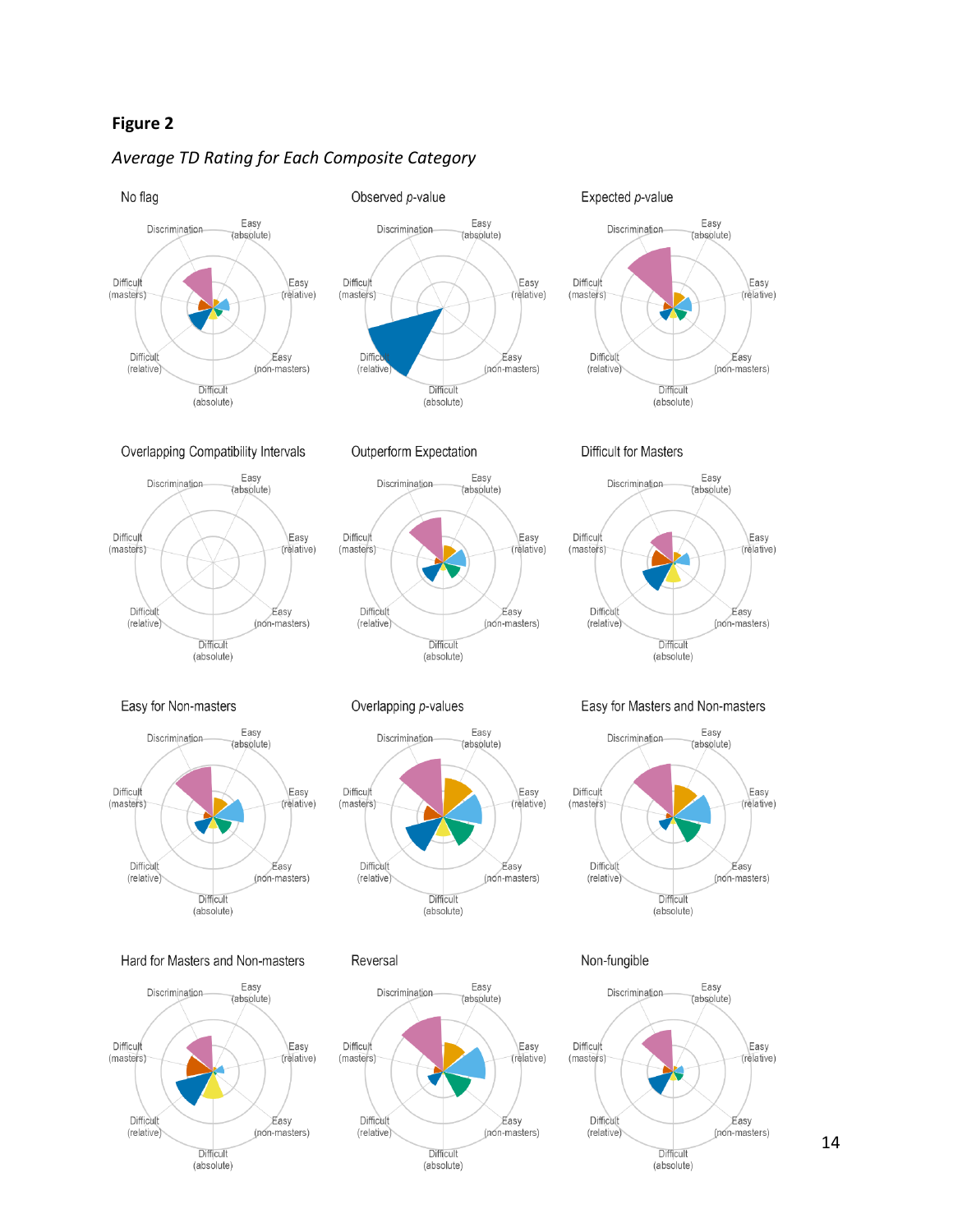# **Qualitative Results**

Table 3 shows the overall code frequency for TD's item comments in mathematics. TD staff did not identify any factors impacting performance for approximately 17% of the items (n=27). Conversely, one third of the comments (n=53) reflected multiple factors that may have impacted performance on the item. For the majority of items (n=138, 86.3%), TD staff made comments about item content, including item appearance, wording/vocabulary, and/or issues with objects or materials.

# **Table 3**

## *Item Comments Overall Code Frequency in Mathematics*

| Code                                                                                                               | N   | %*   |
|--------------------------------------------------------------------------------------------------------------------|-----|------|
| Item Content (includes item appearance, wording/vocabulary, issues<br>with objects or materials and other factors) | 138 | 86.3 |
| Item Difficulty                                                                                                    | 66  | 41.2 |
| <b>Response Options/Distractors</b>                                                                                | 70  | 43.9 |
| Multiple Factors Impacting Item Performance                                                                        | 53  | 33.1 |
| No Factors Impacting Item Performance                                                                              | 27  | 16.9 |
| Comment mentions "masters" or "non-masters"                                                                        | 16  | 10.0 |

Note. \*More than one code could be applied to each item so the percentages do not add to 100%.

Table 4 shows the frequency of "no factors" and "multiple factors" codes by composite severity level and TD overall ratings in mathematics. If TD ratings and the composite were perfectly aligned, we might expect the number/percent of items with "no factors" impacting performance to decrease and the number/percent of items with multiple factors to increase as severity level increases. The results show that of the 27 items coded as having "no factors", the majority had severity levels of 0 and 1. However, seven (26%) of the items coded as having "no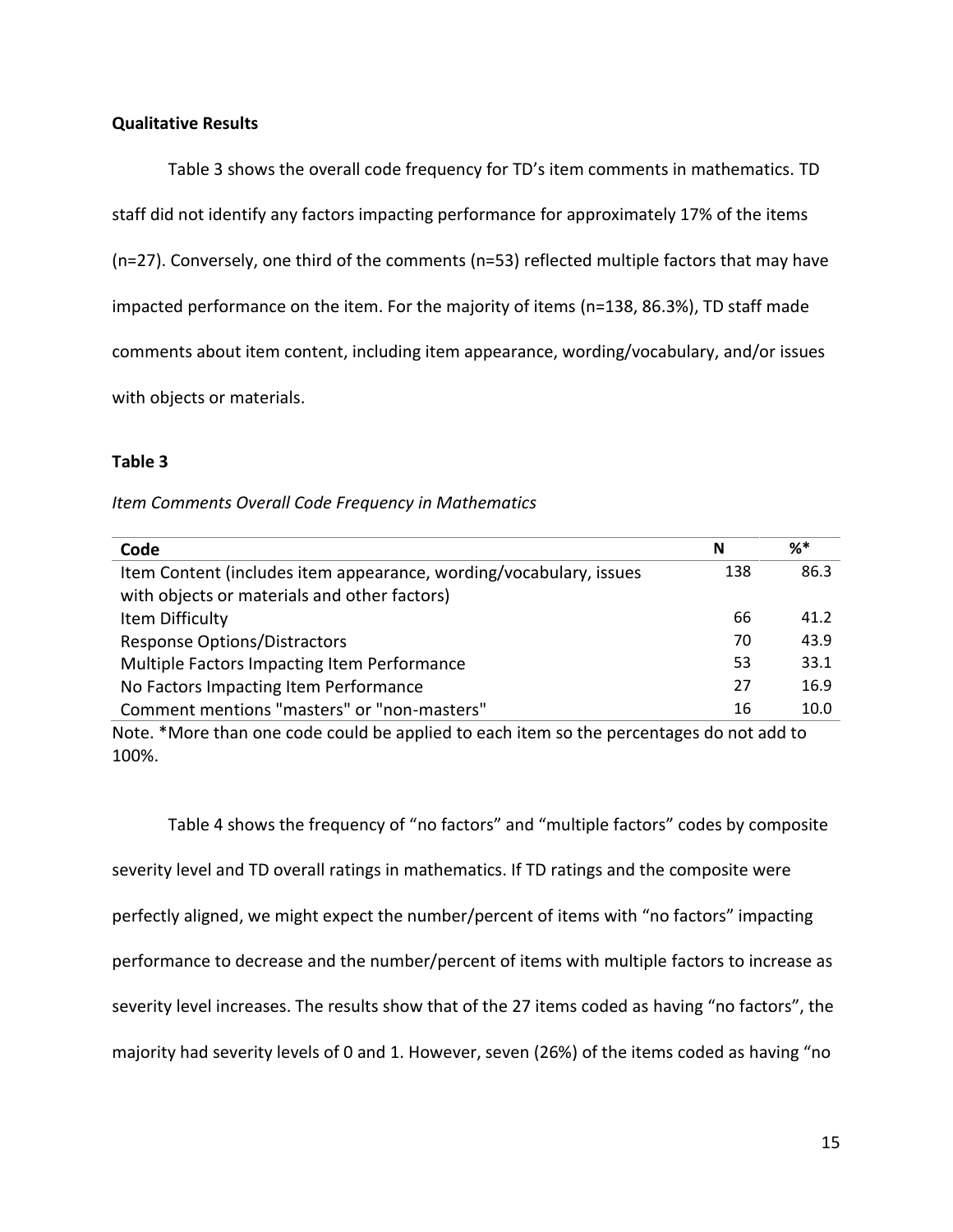factors" had a severity level of 3. The 53 items coded as having multiple factors were distributed across all five severity levels.

There is a closer correspondence between TD overall ratings and their item comments, as most of the items described as having "no factors" had overall ratings of 0 and 1, and most of the items coded for multiple factors had overall ratings of 3 or 4. Yet, there were still a few items coded for multiple factors that TD rated 0-2. There was a small positive correlation between the number of factors and the overall rating from TD ( $\rho = .27, p < .01$ ), which suggests the number of factors identified by TD roughly corresponded to the overall rating provided by TD.

## **Table 4**

| Rating                     | No Factors | <b>Multiple Factors</b> |  |  |
|----------------------------|------------|-------------------------|--|--|
| <b>Composite Statistic</b> |            |                         |  |  |
|                            |            | 8                       |  |  |
|                            | 13         | 14                      |  |  |
| 2                          |            | 5                       |  |  |
| 3                          |            | 19                      |  |  |
|                            |            |                         |  |  |
| <b>TD Overall Rating</b>   |            |                         |  |  |
|                            | 10         |                         |  |  |
|                            | 8          | 2                       |  |  |
|                            | 4          | 4                       |  |  |
| 3                          | 5          | 14                      |  |  |
|                            |            | 32                      |  |  |

*Items Coded as Having "No Factors" and "Multiple Factors" by Composite Severity Level and TD Overall Rating*

We examined the codes for the items where the composite statistic had an overall severity of 0 (i.e., no statistical flags) in which the TD raters found "multiple factors". On these items, TD raters identified included factors including item appearance, difficulty (cognitive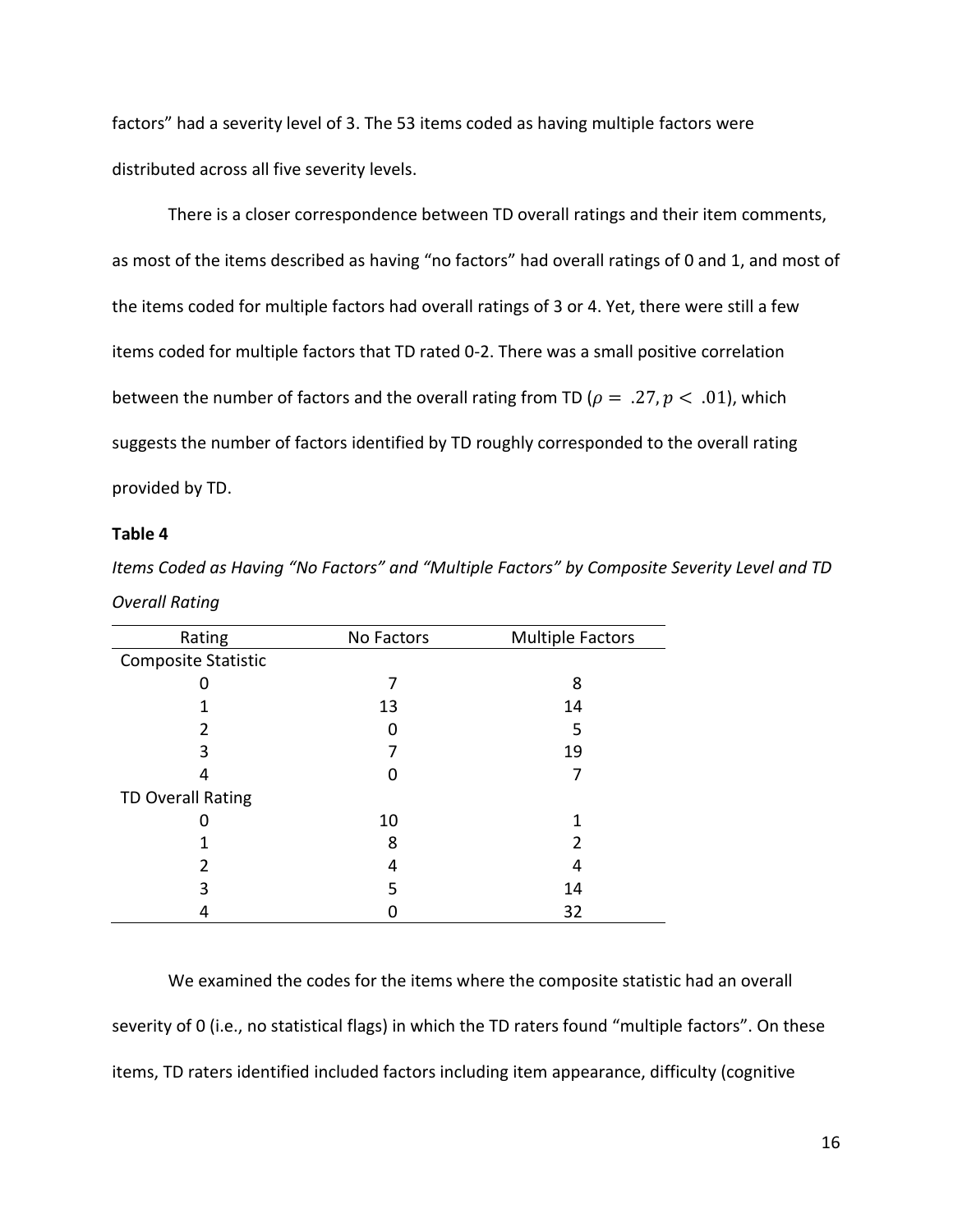load), throw-away distractors, and cuing. Table 5 shows the frequency of TD comment codes by composite category. If TD ratings and the composite were perfectly aligned, we might expect TD comments reflecting "no factors" items to align with category 1 (no flag) and category 5 (outperform expectations); comments referring to "masters" or "non-masters" to align with categories 6 and 7; and comments referring to item difficulty to align with categories 2, 3, 4, 9 and 10. There was generally good correspondence between TD's identification of items with "no factors" influencing performance and the expected categories, but less correspondence in the other categories.

## **Table 5**

| Code Frequency by Composite Category |  |  |  |
|--------------------------------------|--|--|--|
|--------------------------------------|--|--|--|

|                                                 | TD Comment Code Applications in Mathematics |             |                |             |            |          |
|-------------------------------------------------|---------------------------------------------|-------------|----------------|-------------|------------|----------|
|                                                 | No                                          | Multiple    | "Master"       | Content     | Item       | Response |
| <b>Composite Category</b>                       | factors                                     | factors     | codes          | codes       | difficulty | option   |
|                                                 |                                             |             |                |             | codes      | codes    |
| 1. No flag                                      | $7*$                                        | 8           | 4              | 19          | 16         | 9        |
| 2. Observed p-value                             | 0                                           | 0           | 0              | 0           | $0^*$      | 0        |
| 3. Expected p-value                             | 1                                           | 1           | 2              | 4           | $3*$       | 3        |
| 4. Overlapping<br>compatibility intervals       | $\Omega$                                    | $\mathbf 0$ | $0*$           | $\mathbf 0$ | $0*$       | 0        |
| 5. Outperform<br>expectation                    | $12*$                                       | 13          | $\overline{2}$ | 39          | 18         | 24       |
| 6. Difficult for master                         | $\Omega$                                    | 5           | $2*$           | 9           | 1          | 7        |
| 7. Easy for non-master                          | 0                                           | 0           | $0*$           | 5           | 2          | 3        |
| 8. Overlapping p-value                          | 0                                           | 1           | $0*$           | 3           | $0*$       | 1        |
| 9. Easy for both master<br>and non-master       | 5                                           | 10          | 1              | 26          | $12*$      | 8        |
| 10. Difficult for both<br>master and non-master | 2                                           | 8           | 1              | 23          | $8*$       | 4        |
| 11. Reversal                                    | 0                                           | 3           | $2*$           | 6           | $2*$       | 2        |
| 12. Non-fungible                                |                                             | 4           | 2              | 4           | 4          | 9        |

\* These cells indicate the types of comments expected if TD review and the composite categories were perfectly aligned.

**Conclusions, Implications and Next Steps**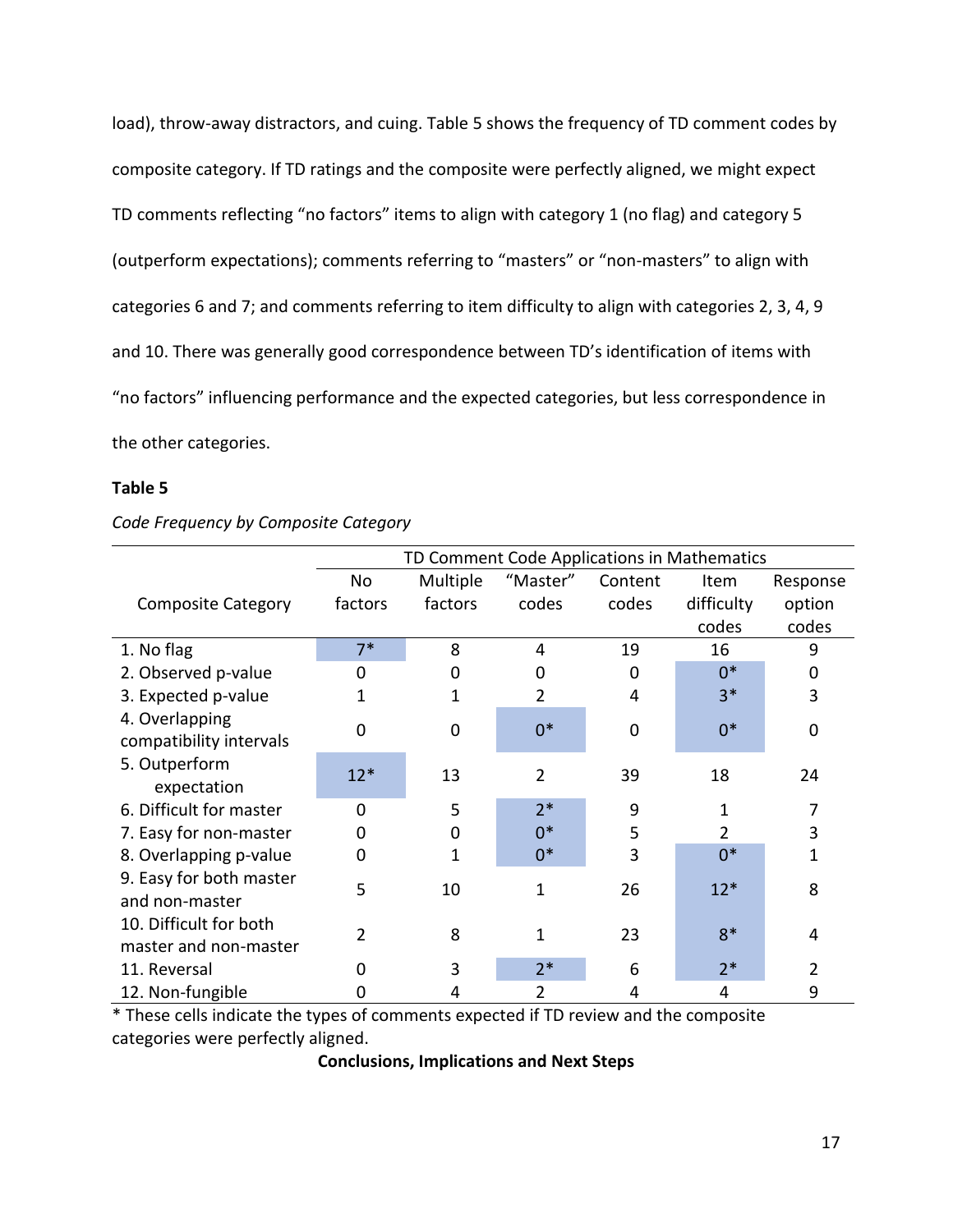Traditional item review practices generally involve TD staff or external reviewers using item statistics to help guide reviews. However, as these professionals often lack psychometric training, especially training on DCM, they may have difficulty interpreting and synthesizing model-based statistics, especially when multiple item statistics are available. While several studies examined relationships between expert judgment and item difficulty (e.g., Bejar, 1983; Bramley & Wilson, 2016; Kibble & Johnson, 2011), no research has compared TD's independent item reviews to model-based item flagging based on a set of item statistics. Investigating this relationship can shine light on the most salient factors in TD's item review, as well as provide evidence that the composite is functioning as expected.

In this study, TD professionals independently rated items based on their subject matter expertise, and these ratings were compared to a composite fit statistic that incorporate many different aspects of item-level model fit. The findings suggest that while there is some level of agreement between TD ratings and the composite item fit statistic, TD ratings are based on different factors or constructs than those captured by the composite. Thus, the composite may provide useful supplemental information for TD to consider in the item review process. Additionally, the findings show variability across TD content teams in the criteria they use to determine whether an item is good or poor, with some teams more stringent and others more lenient in their overall ratings.

Findings from this work have implications for any assessment program that seeks to integrate TD subject matter expertise with empirical psychometric data during item reviews. From a psychometric perspective, it is beneficial to include as many indicators of item performance as possible. In this way, we can capture many aspects of item-level model fit,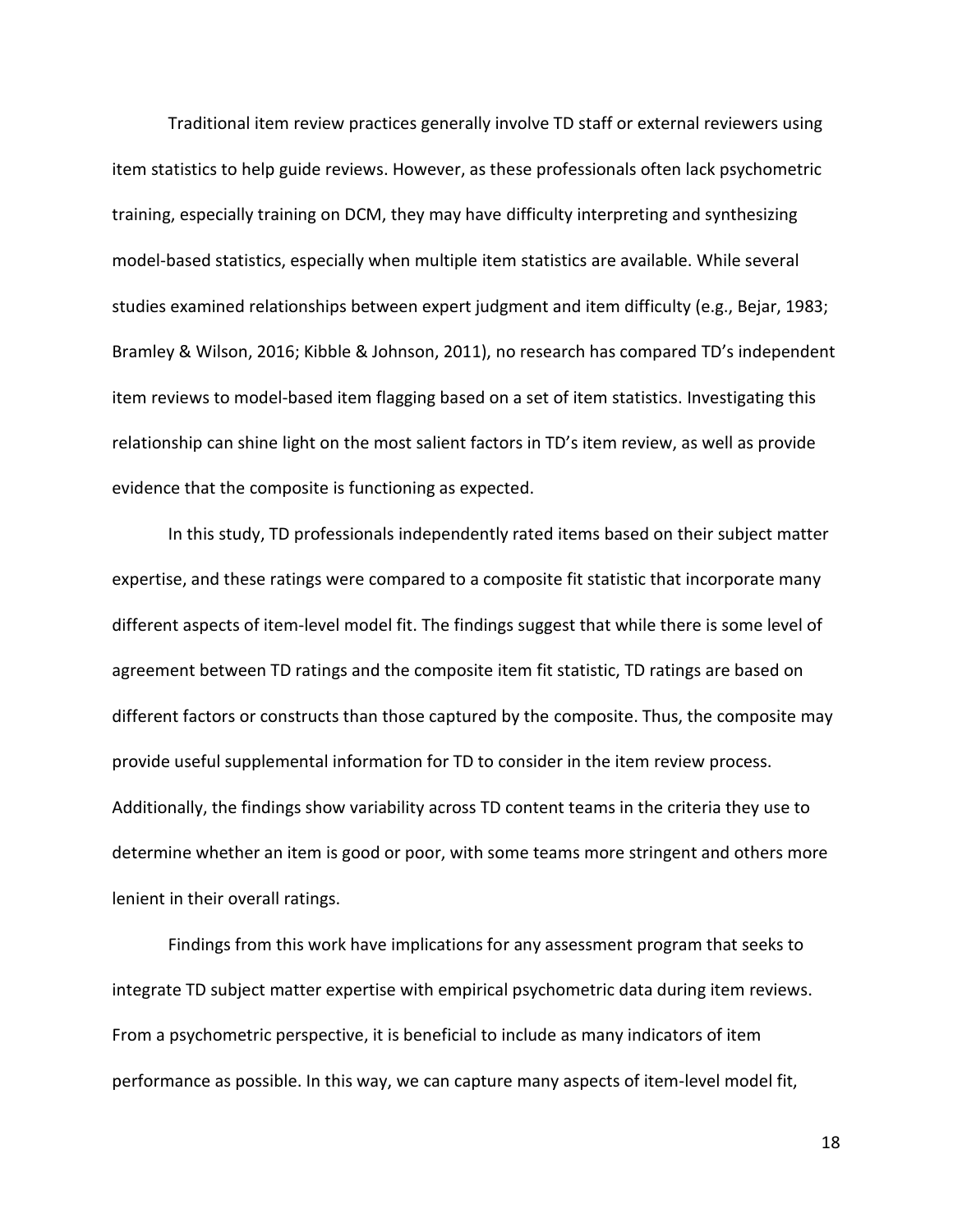ensuring that items used on an operational assessment perform as expected. However, too many indicators can be overwhelming and difficult to synthesize. In this paper, we demonstrated how multiple indicators of item performance can be combined into a single composite metric that can be used for item review. The composite metric allows TD reviewers to easily identify which items are seen, by the psychometric model, as problematic. The individual component statistics can then be used to dive deeper into specific issues of item performance when needed. Thus, the composite metric approach effectively balances the desire for a rich set of psychometric information with the practical needs of individuals who must process that information.

Future work will continue to work with TD professionals to refine the composite statistics. For the items evaluated in this study, the composite and component item statistics were provided to the TD professionals after the study was complete. The TD professionals were then able to compare their ratings to the empirical data to evaluate where there were differences and formulate subject matter rationale for why differences may exist. Based on the findings of this study and the TD review of the actual statistics, it may be appropriate to refine the composite statistic. Specifically, given some of the discrepancies observed between the composite statistic and TD ratings, it is possible that improvements to the composite statistic may be possible. Additional component statistics may help capture an even wider range of item performance. Alternatively, refining the existing categories and severity levels may also be appropriate. Ultimately we aim to have the composite statistic incorporated into the operational item review workflows to ensure that item promotion decisions are made with fullest set of information possible.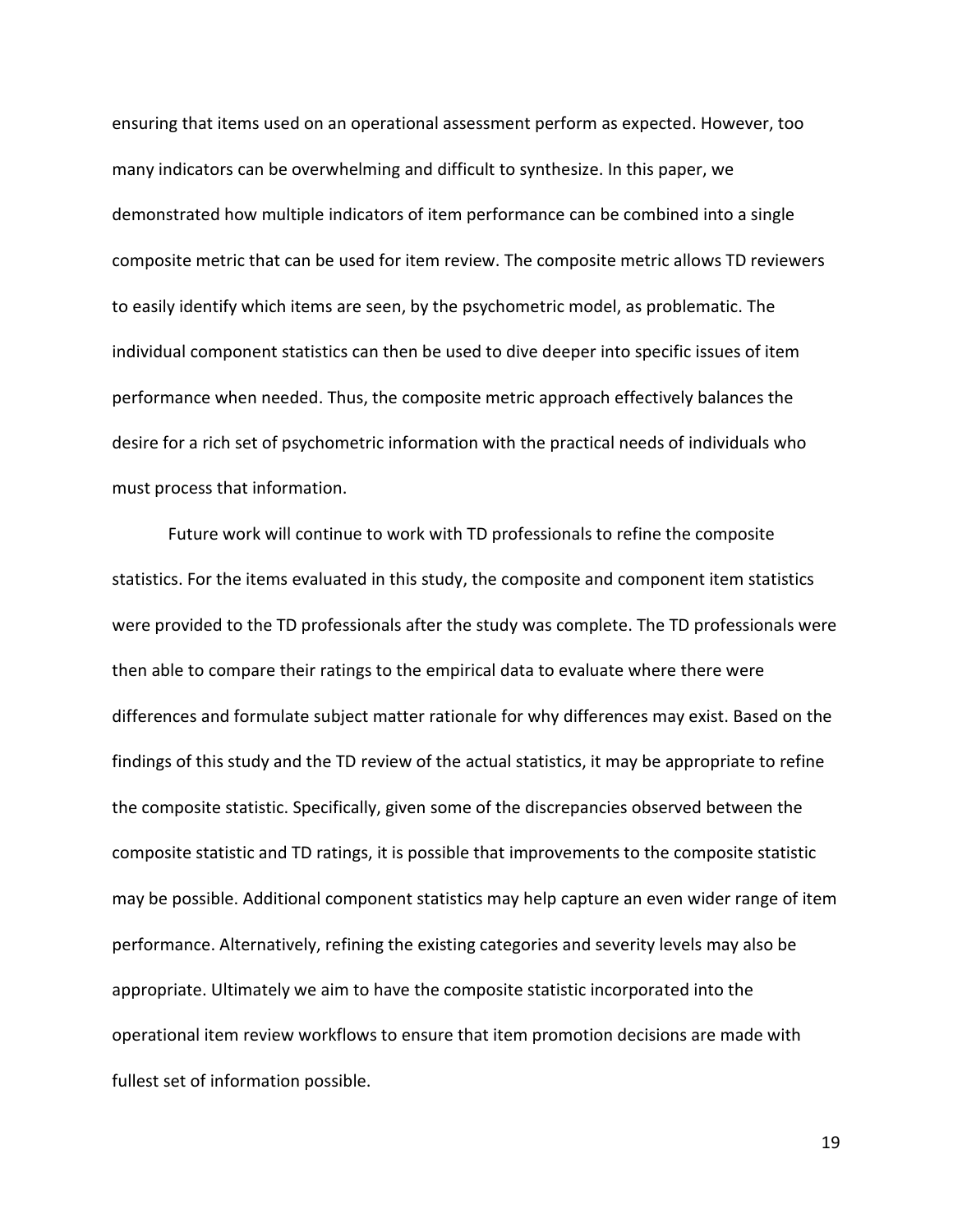## **References**

- American Educational Research Association, American Psychological Association, & National Council on Measurement in Education. (2014). *Standards for educational and psychological testing*. American Educational Research Association.
- Bejar, I. I. (1983). Subject matter experts' assessment of item statistics. *Applied Psychological Measurement*, *7*(3), 303–310. <https://doi.org/10.1177/014662168300700306>
- Bradshaw, L. (2016). Diagnostic classification models. In A. A. Rupp & J. Leighton (Eds.), *The Handbook of Cognition and Assessment: Frameworks, Methodologies, and Applications* (1st ed., pp. 297–327). John Wiley & Sons.

<https://doi.org/10.1002/9781118956588.ch13>

Bramley, T., & Wilson, F. (2016). Maintaining test standards by expert judgement of item difficulty. *Research Matters*, *21*, 48–54.

[https://www.cambridgeassessment.org.uk/Images/374813-maintaining-test-standards-](https://www.cambridgeassessment.org.uk/Images/374813-maintaining-test-standards-by-expert-judgement-of-item-difficulty.pdf)

[by-expert-judgement-of-item-difficulty.pdf](https://www.cambridgeassessment.org.uk/Images/374813-maintaining-test-standards-by-expert-judgement-of-item-difficulty.pdf)

Chen, J., de la Torre, J., & Zhang, Z. (2013). Relative and absolute fit evaluation in cognitive diagnosis modeling. *Journal of Educational Measurement*, *50*, 123–140.

<https://doi.org/10.1111/j.1745-3984.2012.00185.x>

Dynamic Learning Maps Consortium. (2016). *2014–2015 Technical Manual—Integrated Model.*

University of Kansas, Center for Educational Testing and Evaluation.

[https://dynamiclearningmaps.org/sites/default/files/documents/publication/Technical\\_](https://dynamiclearningmaps.org/sites/default/files/documents/publication/Technical_Manual_IM_2014-15.pdf)

[Manual\\_IM\\_2014-15.pdf](https://dynamiclearningmaps.org/sites/default/files/documents/publication/Technical_Manual_IM_2014-15.pdf)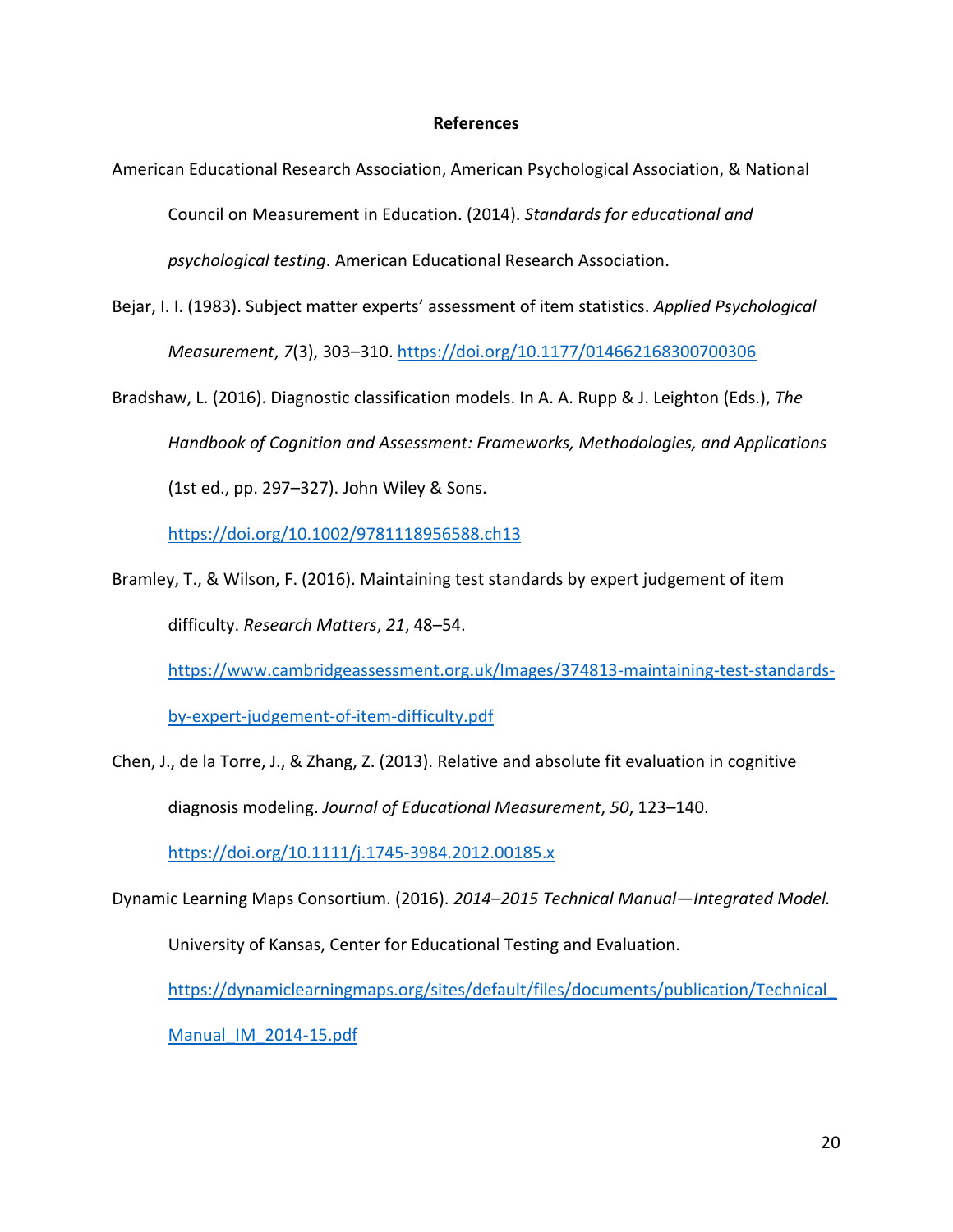Geyer, C. (2011). Introduction to Markov Chain Monte Carlo. In S. Brooks, A. Gelman, G. Jones, & X.-L. Meng (Eds.), *Handbook of Markov Chain Monte Carlo*. Chapman and Hall/CRC. <https://doi.org/10.1201/b10905-2>

Kibble, J. D., & Johnson, T. (2011). Are faculty predictions or item taxonomies useful for estimating the outcome of multiple-choice examinations. *Advances in Physiology Education*, *35*(4), 396–401.<https://doi.org/10.1152/advan.00062.2011>

Orlando, M. & Thissen, D. (2000). Likelihood-based item-fit indices for dichotomous item response theory models. *Applied Psychological Measurement, 24*(1)*,* 50-64.

<https://doi.org/10.1177/01466216000241003>

Rupp, A. A., Templin, J., & Henson, R. A. (2010). Diagnostic measurement: Theory, methods, and applications. *New York: Guilford*.

Sinharay, S., & Almond, R. G. (2007). Assessing fit of cognitive diagnostic models: A case study. *Educational and Psychological Measurement*, *67*(2), 239–257.

<https://doi.org/10.1177/0013164406292025>

Sorrel, M. A., Abad, F. J., Olea, J., de la Torre, J., & Barrada, J. R. (2017). Inferential item-fit evaluation in cognitive diagnosis modeling. *Applied Psychological Measurement*, *41*(8), 614–631.<https://doi.org/10.1177/0146621617707510>

Thompson, W. J. (2019). *Bayesian psychometrics for diagnostic assessments: A proof of concept* (Research Report No. 19-01). University of Kansas; Accessible Teaching, Learning, and Assessment Systems. <https://doi.org/10.35542/osf.io/jzqs8>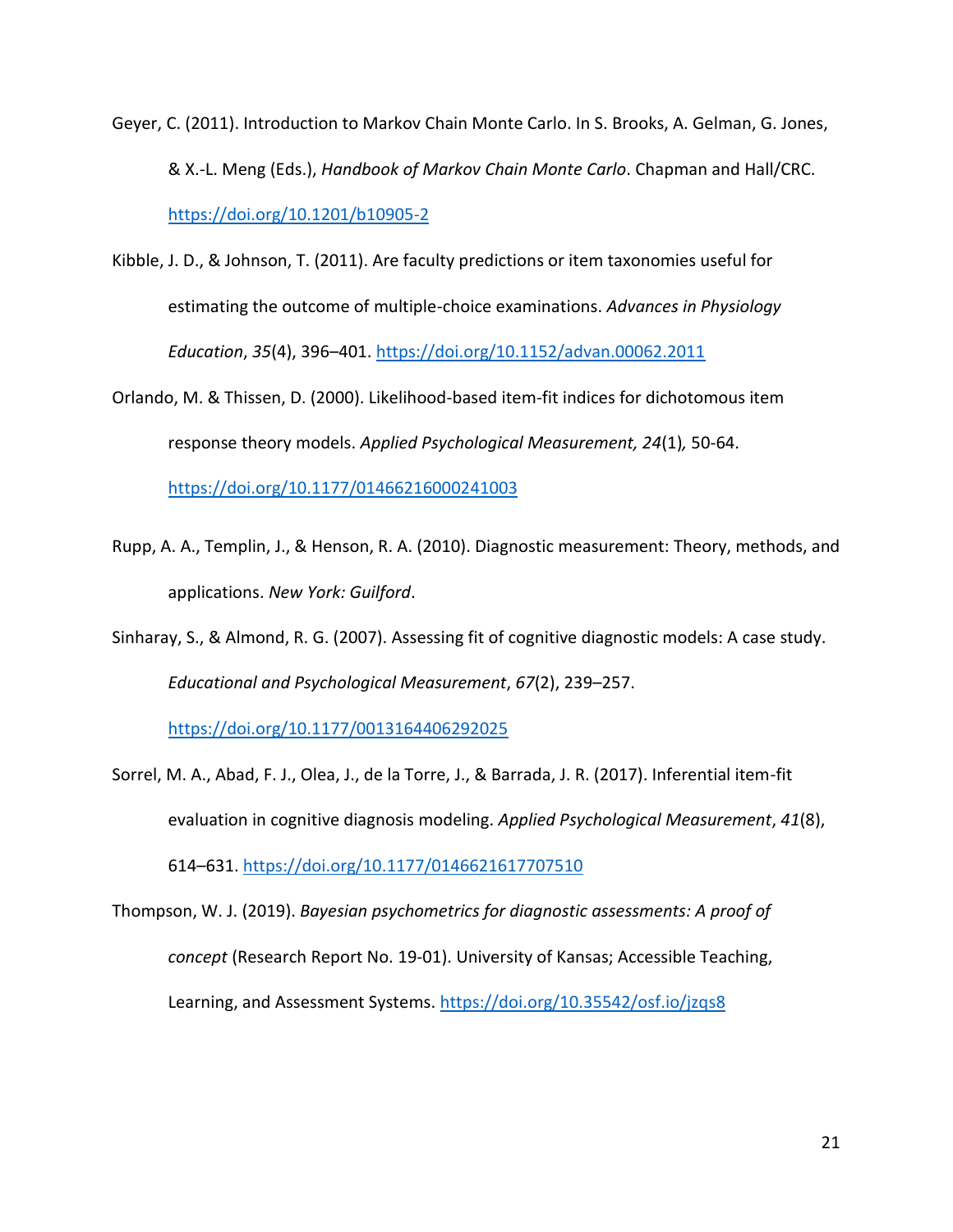| Category                                               | Severity       | Description                                                                                                                                                                                                                                                                                                                                                                               |
|--------------------------------------------------------|----------------|-------------------------------------------------------------------------------------------------------------------------------------------------------------------------------------------------------------------------------------------------------------------------------------------------------------------------------------------------------------------------------------------|
| 1. No flag                                             | 0              | The item fits the model well. The item is not flagged by any of five<br>model fit statistics.                                                                                                                                                                                                                                                                                             |
| 2. Observed p-<br>value flag                           | $\mathbf{1}$   | The item adequately fits the model; the item is flagged only by<br>observed $p$ -value, i.e., the observed $p$ -value is either too low or<br>too high.                                                                                                                                                                                                                                   |
| 3. Expected p-<br>value flag                           | $\mathbf 1$    | The item is only flagged by the compatibility interval of the<br>expected p-value                                                                                                                                                                                                                                                                                                         |
| 4. Overlapping<br>compatibility<br>intervals           | $\mathbf{1}$   | The item adequately fits the model, but the compatibility intervals<br>for masters and non-masters overlaps. Items could have an<br>observed p-value flag or not.                                                                                                                                                                                                                         |
| 5. Outperform<br>expectation                           | $\mathbf{1}$   | The item has an observed conditional $p$ -value for masters higher<br>than expected, an observed conditional $p$ -value for non-masters<br>lower than expected, or both. Items in this category could have an<br>expected p-value flag or not. Items could have an<br>observed/expected p-value flag or not.                                                                              |
| 6. Difficult for<br>master                             | $\overline{2}$ | The item has an observed conditional $p$ -value for masters lower<br>than expected. Items can have an observed/expected $p$ -value flag<br>or not. Items can have an observed conditional p-value for non-<br>masters lower or within the expected range.                                                                                                                                 |
| 7. Easy for non-<br>master                             | $\overline{2}$ | The item has an observed conditional $p$ -value for non-masters<br>higher than expected. Items can have an observed/expected p-<br>value flag or not. Items can have an observed conditional p-value<br>for masters higher or within the expected range.                                                                                                                                  |
| 8. Overlapping<br>p-value                              | 3              | The item has an observed conditional $p$ -value for masters lower<br>than expected and the observed conditional $p$ -value for non-<br>masters is higher than expected. However, the observed<br>conditional p-value for masters is still higher than the observed<br>conditional p-value for non-masters. Items in this category could<br>have an observed/expected p-value flag or not. |
| 9. Easy for both<br>master and<br>non-master           | 3              | The item has all three expected model fit statistics higher than the<br>expected range.                                                                                                                                                                                                                                                                                                   |
| 10. Difficult for<br>both master<br>and non-<br>master | 3              | The item has all three expected model fit statistics lower than the<br>expected range.                                                                                                                                                                                                                                                                                                    |
| 11. Reversal                                           | 4              | The item has a conditional probability of a non-master providing a<br>correct response higher than that of a master providing a correct<br>response. In other words, the item is easier for non-masters than<br>masters.                                                                                                                                                                  |
| 12. Non-fungible                                       | 4              | The item is flagged based on standardized difference statistic as<br>violating the fungibility assumption.                                                                                                                                                                                                                                                                                |

# **Appendix A: Composite Item Fit Statistic Categories and Severity Levels**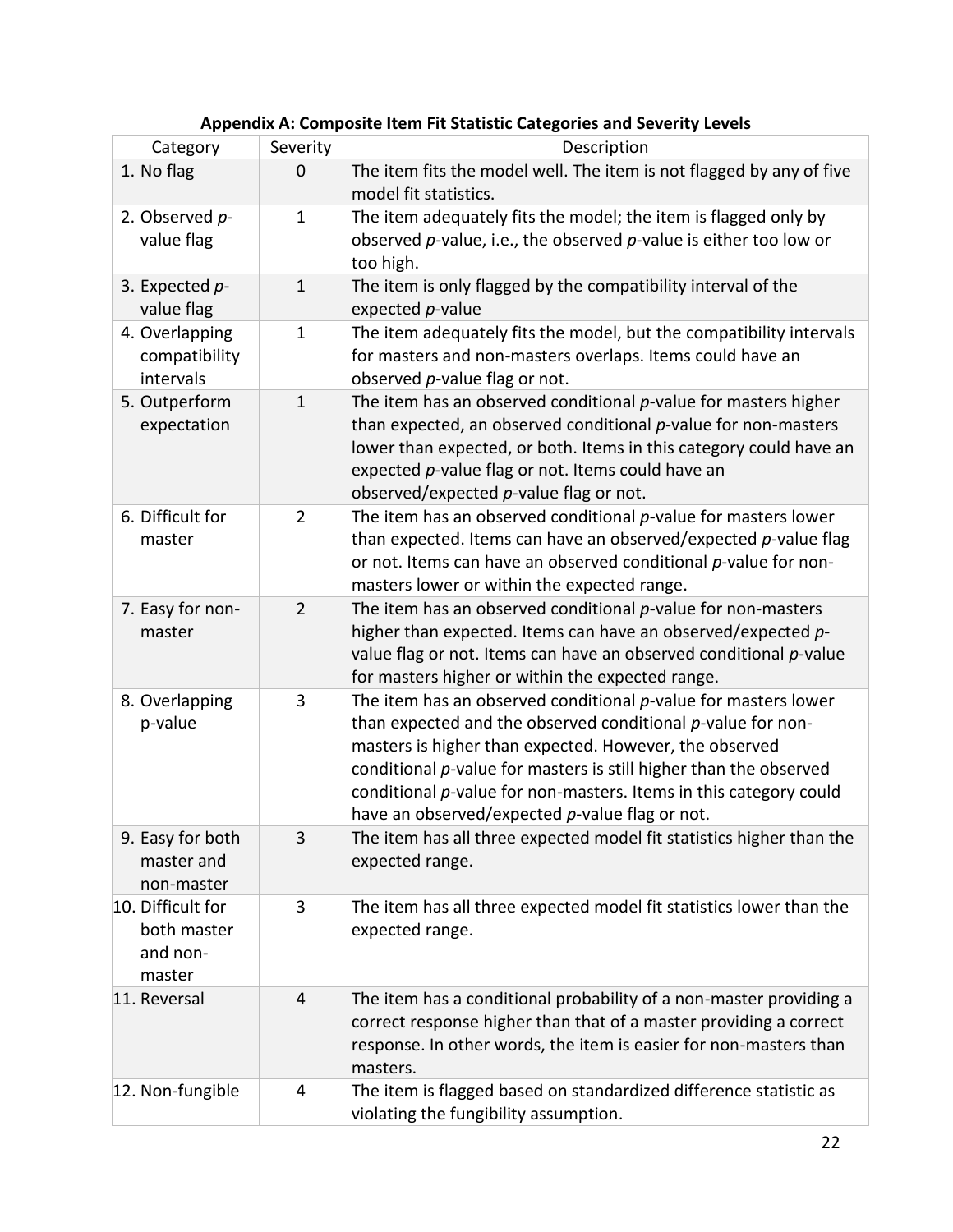# **Appendix B: Item Review Rating Instructions**

The following table includes a list of statements about item quality. For rating\_1 through rating\_7, indicate the extent to which the statement is true using the following scale: 0 = definitely not or not at all, 1 = slightly, 2 = moderately, and 3 = definitely yes or extremely. *Reminder*: Review all stimulus materials for the testlets before doing your ratings, including EECMs, alt text, and all items in the assigned testlets. You may find it helpful to rank the items across the testlets or put them into tiers based on difficulty before doing your ratings.

| Column<br><b>Name</b> | <b>Statements</b>                                                                                                                                                                                                                                                                                                                                                                                                                                                                                                                                                                                                                                                                                                | Response<br><b>Options</b> |
|-----------------------|------------------------------------------------------------------------------------------------------------------------------------------------------------------------------------------------------------------------------------------------------------------------------------------------------------------------------------------------------------------------------------------------------------------------------------------------------------------------------------------------------------------------------------------------------------------------------------------------------------------------------------------------------------------------------------------------------------------|----------------------------|
| overall_rating        | Provide an overall rating for the item on a 0 to 4 scale (0 means<br>this item does not have any issues and 4 means this item has one<br>or more severe issues and would be removed from the test). In<br>other words, a 0 indicates that the item is the best we could<br>write for the attribute and a 4 indicates that the item should be<br>removed from the test.<br>This rating should consider the item in isolation (i.e., without<br>considering other items for the attribute). For example, just<br>because an item is worse than other items doesn't necessarily<br>mean it's bad. Conversely, an item that is better than all the<br>others isn't necessarily good, it might just be the least bad. | 0, 1, 2, 3, 4              |
| comments              | Please summarize your thoughts about this item. If you detect<br>any issues/problems in this item, please describe those.                                                                                                                                                                                                                                                                                                                                                                                                                                                                                                                                                                                        | [Text]                     |
| rating_1              | This item is easy and most students will be able to answer it<br>correctly (for example, the stem has a clue making the item very<br>guessable).                                                                                                                                                                                                                                                                                                                                                                                                                                                                                                                                                                 | 0, 1, 2, 3                 |
| rating_2              | This item is easier than other items measuring the same<br>attribute. While the item is easier than other items from the<br>same attribute, it is not necessarily easy. For example, if most of<br>the items for an attribute are very difficult, then an item that is<br>only moderately difficult would be much easier than the other<br>items, even if the moderately difficult item isn't easy in isolation.<br>In other words, once you look at all items in the spreadsheet for<br>an attribute, how does each item compare to the overall group?<br>Note that not all items should get ratings of 2 or 3. That is, every<br>item can't be easier than the overall group.                                  | 0, 1, 2, 3                 |
| rating <sub>3</sub>   | This item is easier than other items for students who have not<br>mastered the attribute (i.e., more non-masters will be able to<br>answer it correctly, compared to other items from the same<br>attribute). A non-master is a student demonstrating the skills less<br>than 50% of the time. While the item is easier for non-masters                                                                                                                                                                                                                                                                                                                                                                          | 0, 1, 2, 3                 |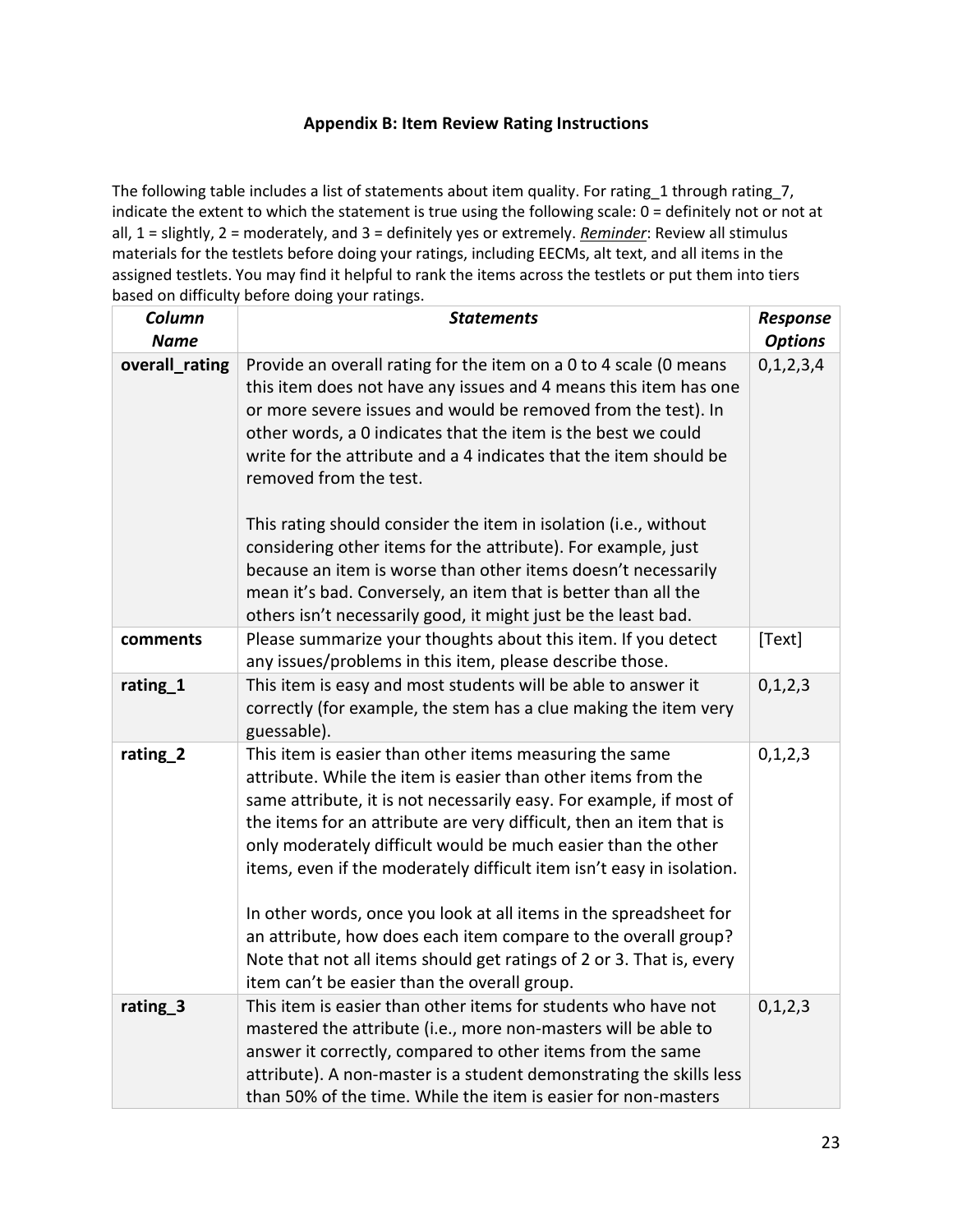| Column<br><b>Name</b> | <b>Statements</b>                                                                                                                                                                                                                                                                                                                                                                                                                                                                                                                                                                                                                                                                                                                                                                                                                                          | Response<br><b>Options</b> |
|-----------------------|------------------------------------------------------------------------------------------------------------------------------------------------------------------------------------------------------------------------------------------------------------------------------------------------------------------------------------------------------------------------------------------------------------------------------------------------------------------------------------------------------------------------------------------------------------------------------------------------------------------------------------------------------------------------------------------------------------------------------------------------------------------------------------------------------------------------------------------------------------|----------------------------|
|                       | than other items from the same attribute, it is not necessarily<br>easy for non-masters in isolation.<br>In other words, if you think about just the subgroup of students<br>who have not mastered the attribute, is this item easier for this<br>subgroup than other items for this attribute?<br>Examples:<br>• An item with 3 answer options, where one of the distractors is<br>clearly wrong. This doesn't help masters, because they still<br>need to have mastered the attribute in order to pick the<br>correct answer. But this could make the item easier for non-<br>masters, who are now guessing between 2 options instead of<br>3.<br>• The stem cues the correct answer option, so non-masters can<br>provide a correct response without mastering the attribute,<br>which may not be true for other items measuring the same<br>attribute. |                            |
| rating_4              | This item is difficult and few students will be able to answer it<br>correctly (for example, there is an error in the answer key or<br>there are two correct answers).                                                                                                                                                                                                                                                                                                                                                                                                                                                                                                                                                                                                                                                                                     | 0,1,2,3                    |
| rating <sub>5</sub>   | This item is more difficult than other items measuring the same<br>attribute. While the item is more difficult than other items from<br>the same attribute, it is not necessarily difficult. For example, if<br>most of the items for an attribute are very easy, then an item<br>that is only moderately easy would be much more difficult than<br>the other items, even if the moderately easy item isn't difficult in<br>isolation.<br>In other words, once you look at all items in the spreadsheet for<br>an attribute, how does each item compare to the overall group.<br>Note that not all items should get ratings of 2 or 3. That is, every                                                                                                                                                                                                      | 0, 1, 2, 3                 |
| rating <sub>6</sub>   | item can't be easier than the overall group.<br>This item is more difficult than other items for students who<br>have mastered the attribute (i.e., fewer masters will be able to<br>answer it correctly, compared to other items from the same<br>attribute). A master is a student demonstrating the skills at least<br>50% of the time. While the item is more difficult for masters than<br>other items from the same attribute, it is not necessarily difficult<br>for masters in isolation.                                                                                                                                                                                                                                                                                                                                                          | 0,1,2,3                    |